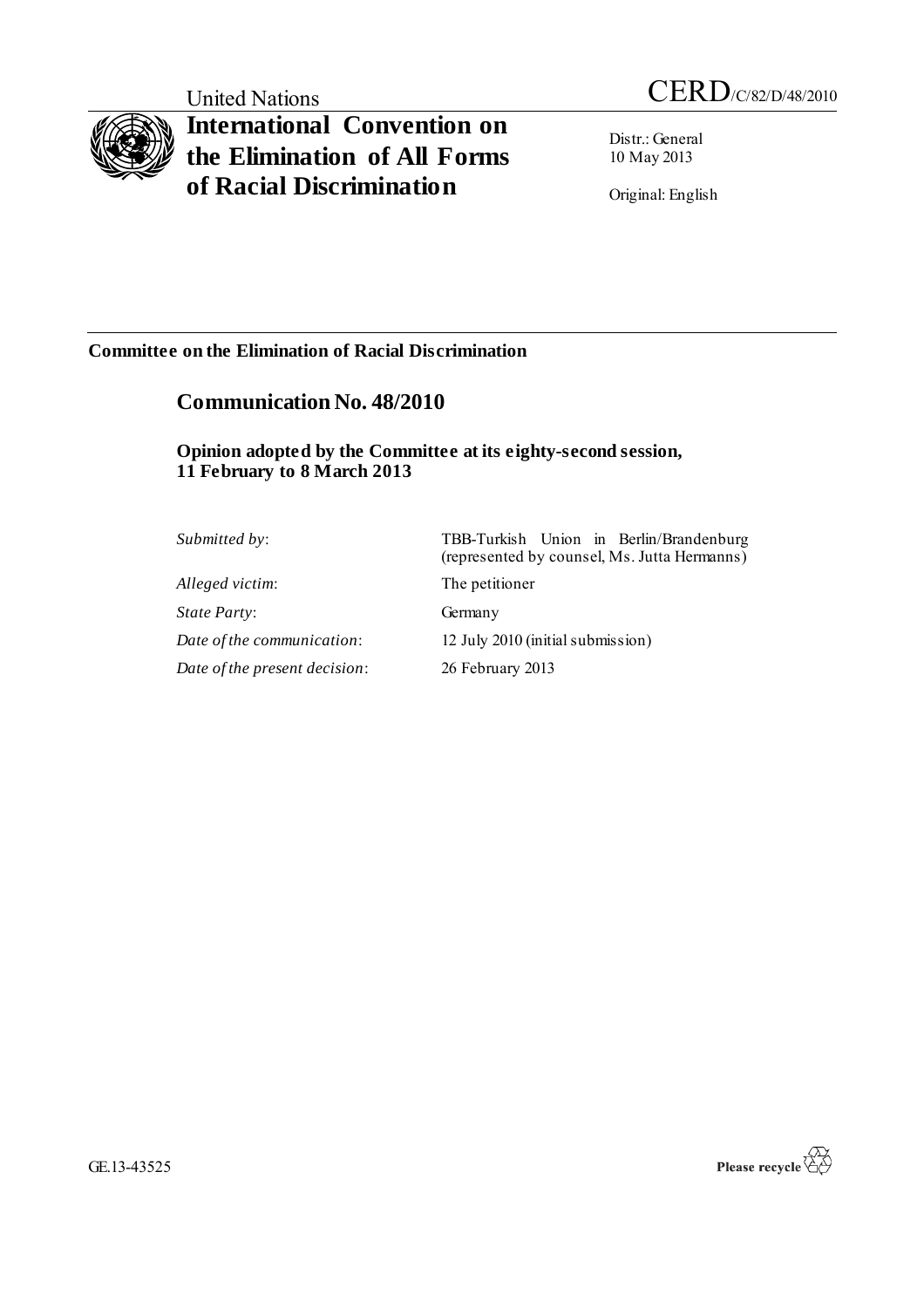### **Annex**

### **Opinion of the Committee on the Elimination of Racial Discrimination under article 14 of the international Convention on the Elimination of All Forms of Racial Discrimination** (**eighty-second session)**

concerning

#### **Communication No. 48/2010** \*

| Submitted by:              | TBB-Turkish Union in Berlin/Brandenburg<br>(represented by counsel, Ms. Jutta Hermanns) |
|----------------------------|-----------------------------------------------------------------------------------------|
| Alleged victim:            | The petitioner                                                                          |
| <i>State Party:</i>        | Germany                                                                                 |
| Date of the communication: | 12 July 2010 (initial submission)                                                       |

*The Committee on the Elimination of Racial Discrimination*, established under article 8 of the International Convention on the Elimination of All Forms of Racial Discrimination,

*Meeting on* 26 February 2013,

*Having concluded* its consideration of communication No. 48/2010, submitted to the Committee on the Elimination of Racial Discrimination by the TBB-Turkish Union in Berlin/Brandenburg under article 14 of the International Convention on the Elimination of All Forms of Racial Discrimination,

*Having taken into account* all information made available to it by the petitioner of the communication, its counsel and the State party,

*Adopts the following*:

#### **Opinion**

1. The petitioner for the communication, dated 11 May and 13 July 2010, is an association, the TBB-Turkish Union in Berlin/Brandenburg, represented, in accordance with paragraph 9 of its by-laws by the spokesperson of the Board of Directors and an

The text of an individual opinion by Mr. Carlos Manuel Vázquez is appended to the present Opinio n as a separate document (CERD/C/82/3).

The following members of the Committee participated in the examination of the present communication: Mr. Nourredine Amir; Mr. Alexei S. Avtonomov; Mr. José Francisco Cali Tzay; Ms. Anastasia Crickley; Ms. Fatimata-Binta Victoire Dah; Mr. Régis de Gouttes; Mr. Ion Diaconu; Mr. Kokou Mawuena Ika Kana (Dieudonné) Ewomsan; Mr. Yong'an Huang; Ms. Patricia Nozipho January-Bardill; Mr. Anwar Kemal; Mr. Dilip Lahiri; Mr. Jose A. Lindgren Alves; Mr. Pastor Elías Murillo Martínez; Mr. Waliakoye Saidou; Mr. Carlos Manuel Vázquez. In accordance with rule 90 of the Committee's Rules of Procedure, Mr. Gün Kut did not participate in the examination of the present communication.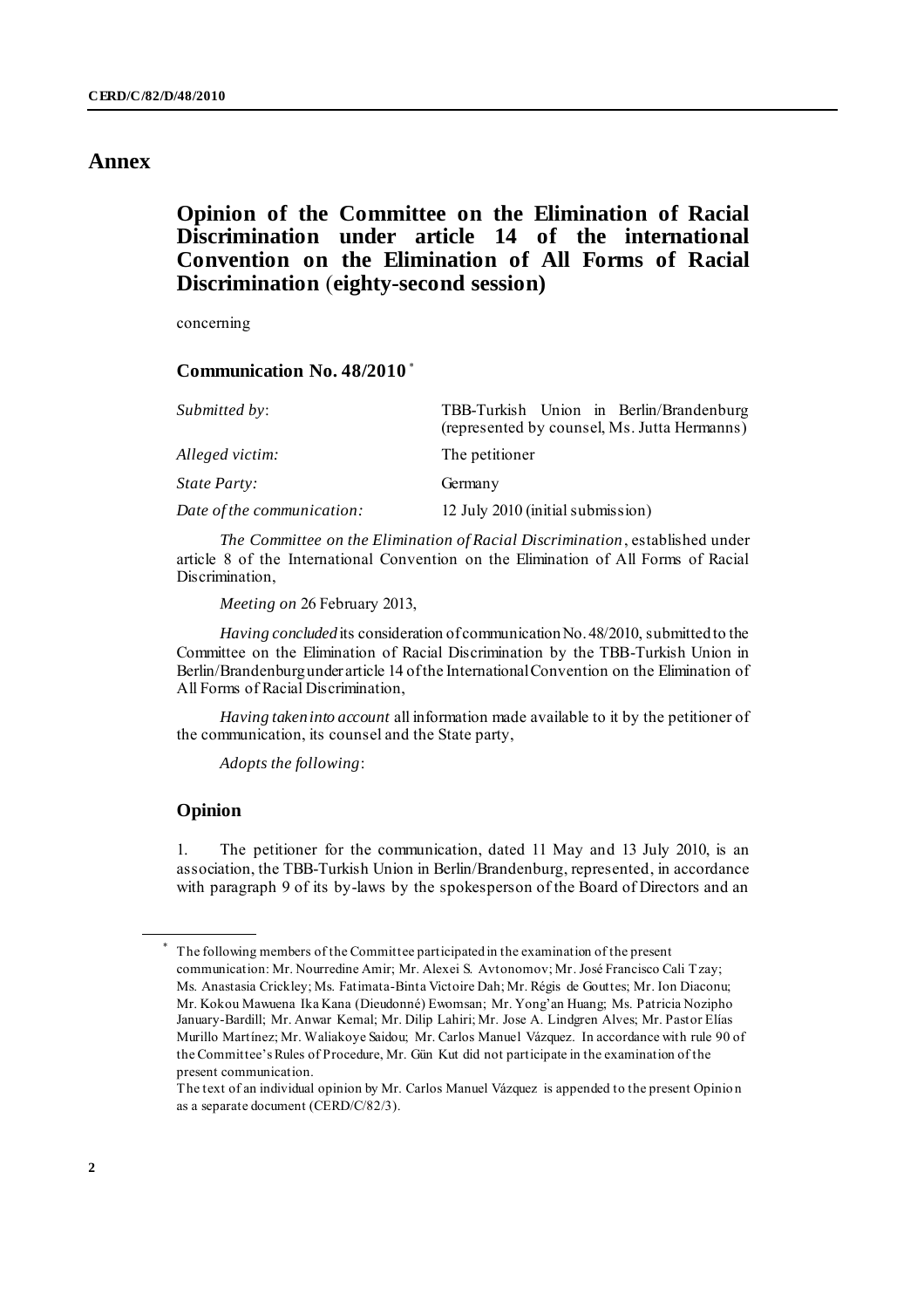additional member of the Executive Board of Directors.<sup>1</sup> According to paragraph 3 of its by-laws, the aim of the association is threefold: (1) to contribute to the peaceful coexistence and solidarity of all persons in Berlin and Brandenburg and to understanding among the peoples; (2) the furtherance of equal and non-discriminatory cohabitation and cooperation between Germans and Non-Germans, in particular persons of Turkish heritage in Berlin and Brandenburg; (3) education and counselling on issues of consumer protection in connection with protection against discrimination. The petitioner pursues its aims with the following measures: conduct of events, conferences, forums, working groups on different topics, counselling of institutions and authorities on the topic of integration policy, dissemination about issues of concern to persons of Turkish heritage, support for persons in Berlin and Brandenburg on legal and social questions through counselling, courses and seminars, as well as the holding of cultural events, discussions etc. and counselling in and out of court against discrimination. The petitioner claims that its members and the association itself are victims of a violation by Germany<sup>2</sup> of article 2, paragraph 1(d), article 4, paragraph (a), and article 6 of the Convention on the Elimination of All Forms of Racial Dis crimination. It is represented by counsel, Ms. Jutta Hermanns.

#### **The facts as submitted by the petitioner**

2.1 The German cultural journal *Lettre International* (2009 fall edition, No. 86)<sup>3</sup> published an interview with Mr. Thilo Sarrazin, the former Finance Senator of the Berlin Senate (from 2002 to April 2009, Social Democratic Party) and member of the Board of Directors of the German Central Bank (from May 2009), entitled "Class instead of Mass: from the Capital City of Social Services to the Metropolis of the Elite". In this interview, Mr. Sarrazin expressed himself in a derogatory and discriminatory way about social "lower classes", which are "not productive" and would have to "disappear over time" in order to create a city of the "elite". In this context, he stated, inter alia:

"[…] The city has a productive circulation of people, who work and who are needed, be they part of the administration or of the ministries. Beside them, there are a number of people, about 20% of the population, who are not economically needed. They live off social welfare (Hartz IV) and transfer income; on a federal level this segment is only 8-10%. This part of the population needs to disappear over time. A large number of Arabs and Turks in this city, whose numbers have grown through erroneous policies, have no productive function, except for the fruit and vegetable trade, and other perspectives will probably not develop either […].

[...] One must stop talking about "the" migrant. We must look at the different migrant groups. […]

With the core group of people from Yugoslavia, however, one sees a more "Turkish" problem, the Turkish group and the Arabs 'slope' dramatically [in terms of success]. Even in the third generation, a lot of them lack any reasonable knowledge of German. Many of them don't even finish school and an even smaller number make it to the college entrance exam […].

 $1$  The power of attorney is signed by the spokeswoman of the Board of Directors and by the spokesperson of the Executive Board of Directors.

<sup>&</sup>lt;sup>2</sup> The Convention was ratified by Germany on 16 May 1969, and the declaration under article 14 was made on 30 August 2001.

<sup>&</sup>lt;sup>3</sup> A German cultural magazine, with 23,000 issues printed. For the issue in question 33,000 issues were printed.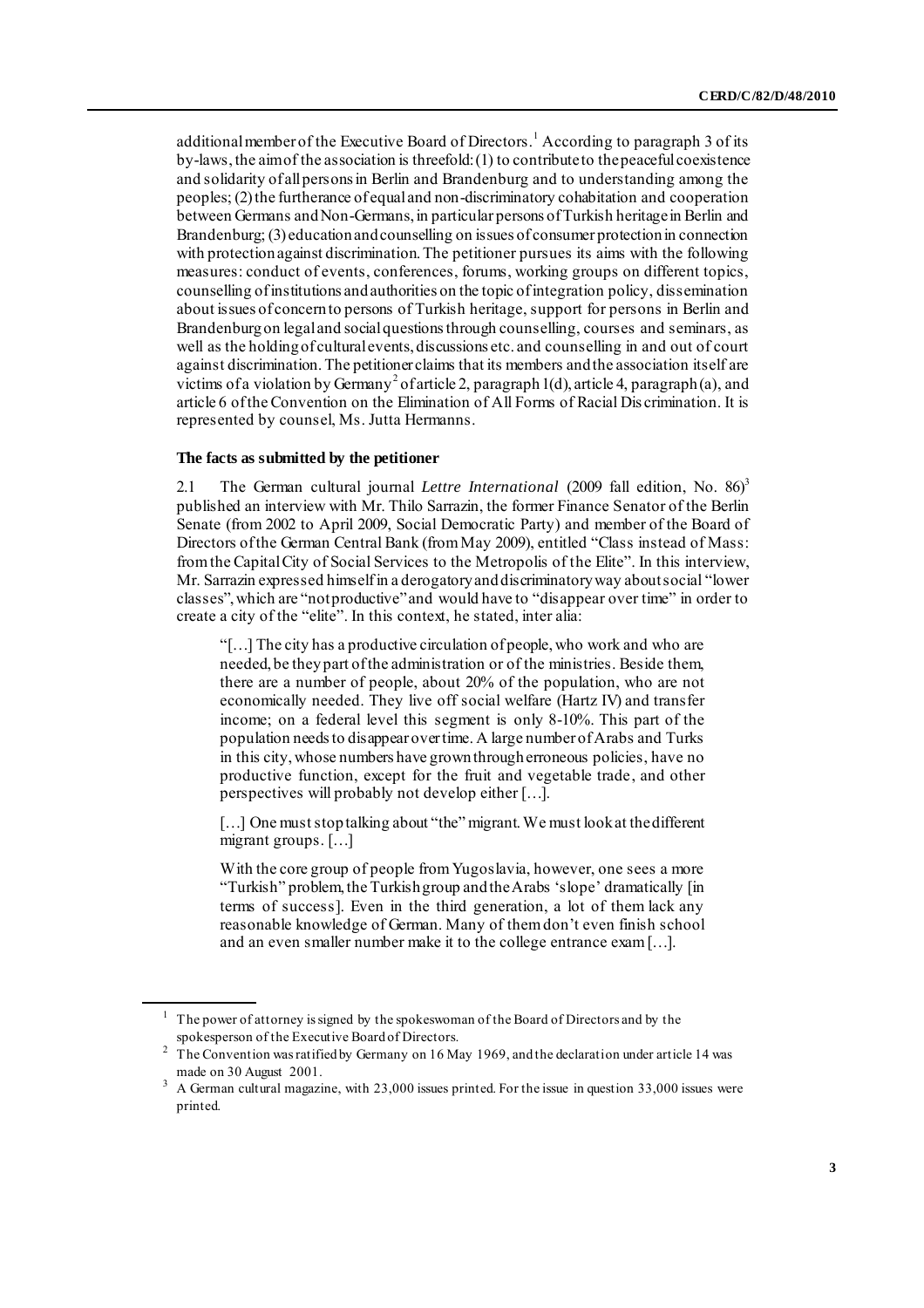[...] There is another problem: the lower the class, the higher the birth rate. The birth rates of the Arabs and Turks are two to three times higher than what corresponds to their overall proportion in the population. Large segments are neither willing nor able to integrate. The solution to this problem can only be to stop letting people in, and whoever wants to get married should do it abroad. Brides are constantly being supplied: the Turkish girl here is married to someone from Anatolia; the young Turkish man gets a bride from an Anatolian village. It's even worse with the Arabs. My idea would be to generally prohibit influx, except for highly qualified individuals and not provide social welfare for immigrants any more.

[...] It is a scandal when Turkish boys don't listen to female teachers because of their culture. Integration is an accomplishment of those who integrate. I don't have to accept anyone who doesn't do anything. I don't have to accept anyone who lives off the State and rejects this very State, who doesn't make an effort to reasonably educate their children and constantly produces new little headscarf girls. That is true for 70% of the Turkish and for 90% of the Arab population in Berlin. Many of them don't want any integration, they want to live according to their own rules. Furthermore, they encourage a collective mentality that is aggressive and ancestral […].

[...] The Turks are conquering Germany just like the Kosovars conquered Kosovo: through a higher birth rate. I wouldn't mind if they were East European Jews with about a 15% higher IQ than the one of Germans.

[...] If the Turks would integrate themselves so that they would have comparable success in the school system like other groups, the topic would become moot. […] However, it does not happen like that. Berliners always say that they have a particularly high number of foreigners. This is wrong. The percentage of foreigners in Munich, Stuttgart, Cologne or Hamburg is much higher, but the foreigners there have a smaller percentage of Turks and Arabs and they are of more diverse origin.

[...] We have to completely restructure family policies: do away with payments, above all to the lower class. I remember a report in the newspaper "Die Zeit" that stated that every Monday morning, the city cleaning services clean 20 tons of leftover lamb from Turkish grill parties in the Tiergarten this is not a satire. The Neukölln Mayor Buschkowsky spoke about an Arab woman who was having her sixth child to be able to get a bigger apartment through the social welfare law (Hartz IV). We have to say farewell to these structures. One has to assume that human ability is to some extent socially contingent and to some extent hereditary. The road we are following leads to a continuous decrease in the number of intelligent high performers due to demographic reasons. One can't build a sustainable society that way...

[...] If 1.3 million Chinese are just as intelligent as Germans, but more industrious and in the foreseeable future better educated while we Germans take on ever more of a Turkish mentality, we'll have a bigger problem […]"

2.2 On 23 October 2009, the petitioner, "as the interest group of the Turkish citizens and citizens with Turkish heritage of Berlin and Brandenburg" filed a complaint of criminal offence against Mr. Sarrazin to the Office of Public Prosecution. It claimed, inter alia, that Mr. Sarrazin's statements constituted incitement of the people (Volksverhetzung), pursuant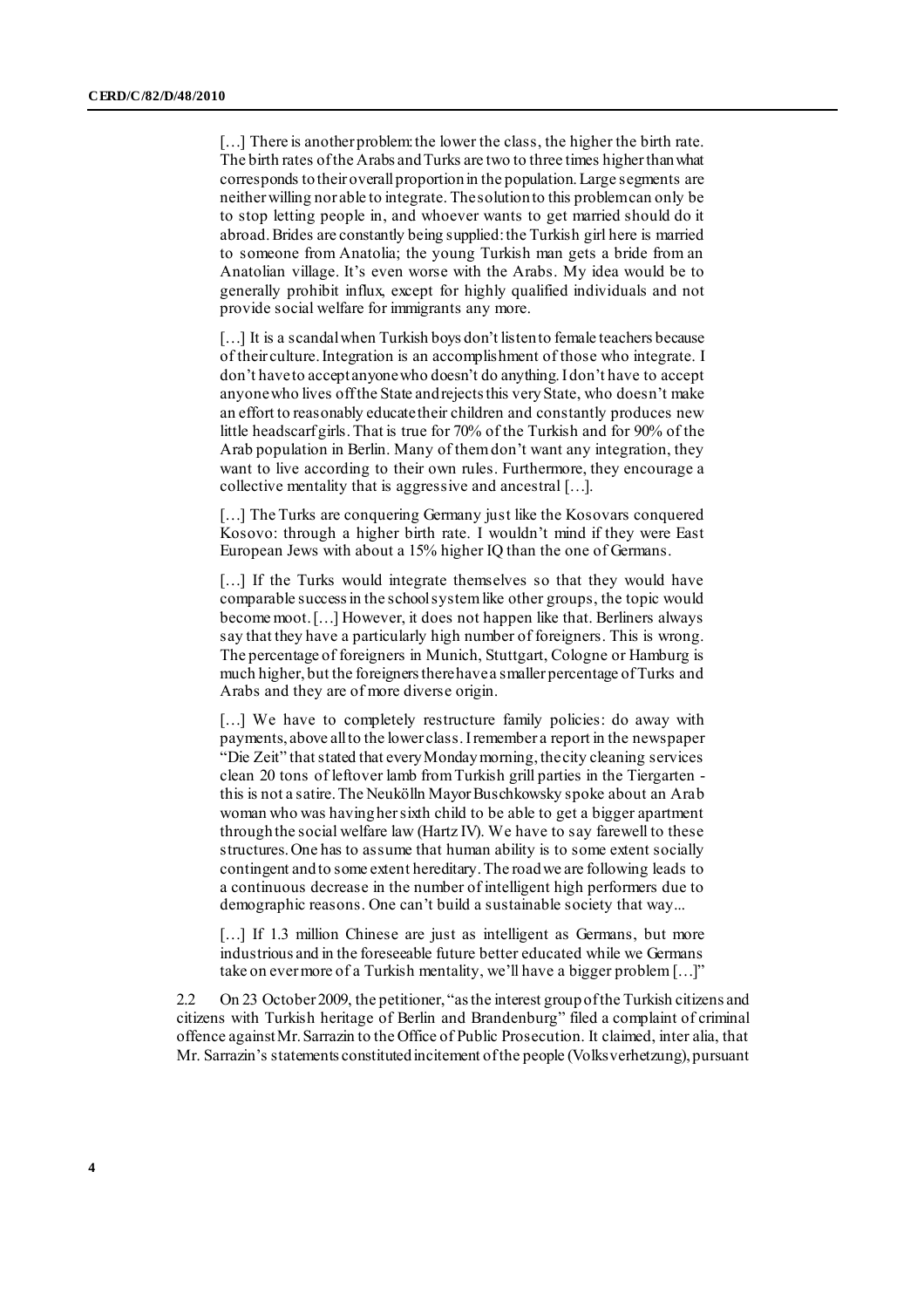to article 130 of the Criminal Code, 4 in particular because "Turks and Arabs were presented as inferior and denied a right to existence in our society".

2.3 Mr. Sarrazin's statements were reviewed with respect to article 130 (incitement to hatred) and article 185 (insult)<sup>5</sup> of the German Criminal Code. On 16 November 2009, the Office of Public Prosecution established that there was no criminal liability for Mr. Sarrazin's statements and terminated the proceedings on the basis of article 170 (2) of the German Code of Criminal Procedure. <sup>6</sup> The Office of Public Prosecution based its decision on article 5 of the Basic Law (freedom of expression)<sup>7</sup> and concluded that incitement to hatred against a segment of the population vs an individual, was not recognized and that Mr. Sarrazin's statements are considered as a "contribution to the intellectual debate in a question that [was] very significant for the public […]."

2.4 On 21 December 2009, the petitioner submitted a written complaint, challenging the decision of the Office of Public Prosecution. On 24 February 2010, the Prosecutor General informed the petitioner that it was not entitled to file a formal complaint against the decision of the Office of Public Prosecution, because it was not the "injured party" within the meaning of article 172 (1), sentence 1, of the Code of Criminal Procedure. <sup>8</sup> The Prosecutor General, however, reviewed the facts of the case in his supervisory role and decided that the Office of Public Prosecution in Berlin had correctly terminated the proceedings. He established that Mr. Sarrazin's comments were made in the context of a critical discussion about; *inter alia*, structural problems of an economic and social nature in Berlin.

2.5 In addition to the petitioner, two individual members of the petitioner, Ms. C.B. and Mr. S. Y. filed a complaint against Mr. Sarrazin to the Office of Public Prosecution. These proceedings were also terminated. The complaints against the termination of investigative

<sup>&</sup>lt;sup>4</sup> Paragraph 130 of the Criminal Code: (1) Whoever, in a manner that is capable of disturbing the public peace: 1. incites hatred against segments of the population or calls for violent or arbitrary measures against them; or 2. assaults the human dignity of others by insulting, maliciously maligning, or defaming segments of the population, shall be punished with imprisonment from three months to five years.

 $5$  Paragraph 185: Insult shall be punished with imprisonment for not more than one year or a fine and, if the insult is committed by means of violence, with imprisonment for not more than two years or a fine.

 $6$  Article 170 of the German Criminal Procedure Code : (1) If the investigations offer sufficient reason for preferring public charges, the public prosecution office shall prefer them by submitting a bill of indictment to the competent court. (2) In all other cases the public prosecution office shall terminate the proceedings. The public prosecutor shall notify the accused thereof if he was examined as such or a warrant of arrest was issued against him; the same shall apply if he requested such notice or if there is a particular interest in the notification.

Article 5 of the Basic Law: (1) Every person shall have the right freely to express and disseminate his opinions in speech, writing and pictures, and to inform himself without hindrance from generally accessible sources. Freedom of the press and freedom of reporting by means of broadcasts and films shall be guaranteed. There shall be no censorship. (2) These rights shall find their limits in the provisions of general laws, in provisions for the protection of young persons, and in the right to personal honour. (3) Arts and sciences, research and teaching shall be free. The freedom of teaching shall not release any person from allegiance to the constitution.

<sup>&</sup>lt;sup>8</sup> Article 172(1), of the German Criminal Procedure Code: Where the applicant is also the aggrieved person, he shall be entitled to lodge a complaint against the notification made pursuant to Section 171 to the official superior of the public prosecution office within two weeks after receipt of such notification. On the filing of the complaint with the public prosecution office the time limit shall be deemed to have been observed. Time shall not start to run if no instruction was given pursuant to Section 171, second sentence.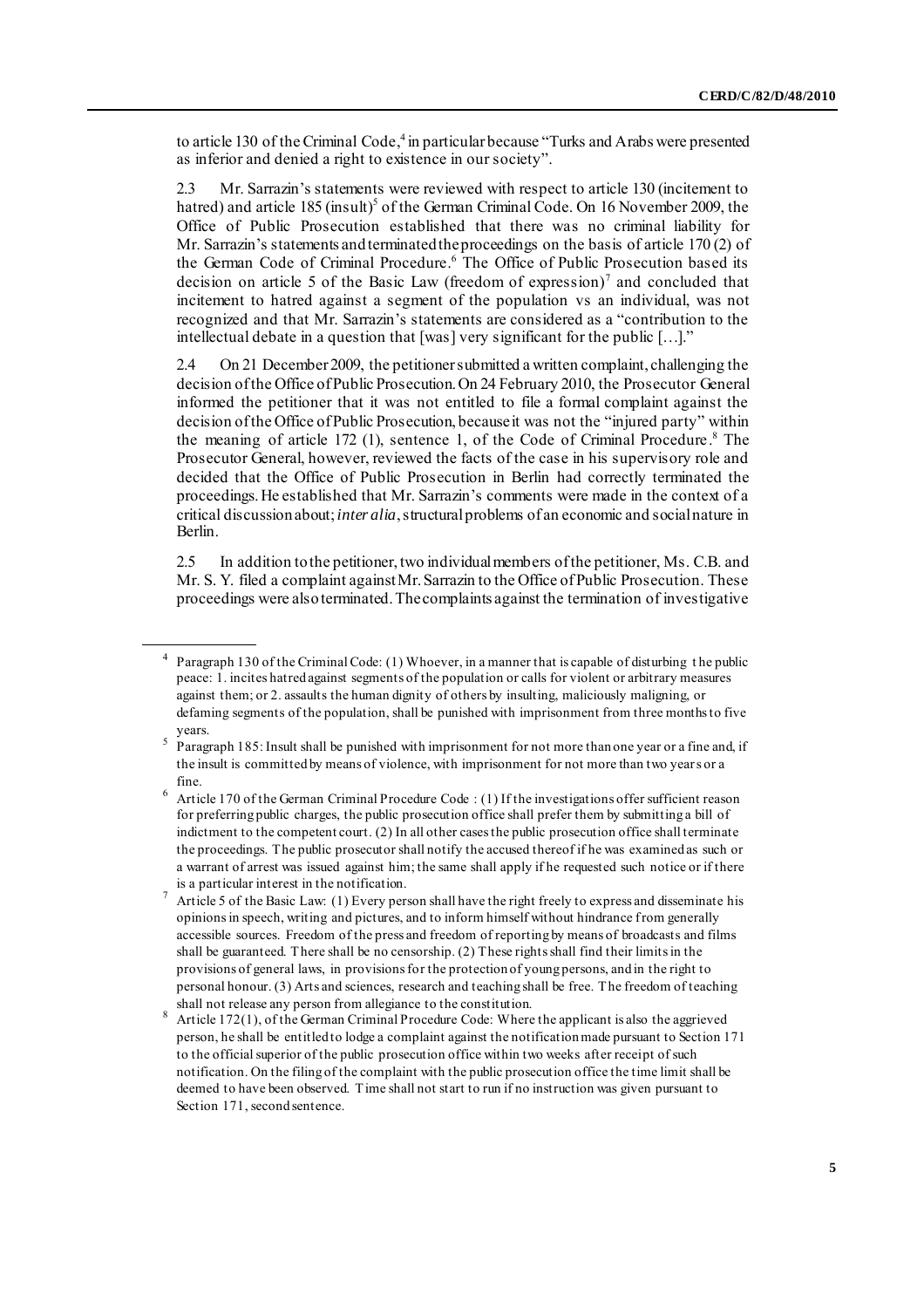proceedings against Mr. Sarrazin were rejected in an identical way by the Prosecutor General. Due to personal reasons, these individuals have not taken any further legal action.

2.6 Domestic remedies have been exhausted with the termination of the investigative proceedings on the basis of article 170 (2) of the Code of Criminal Procedure. Further legal action is not available and the six-month deadline for the submission of an individual communication to the Committee should be counted from 16 November 2009, despite the review of the complaint by the Prosecutor General in his supervisory role.

2.7 According to article 172 of the Code of Criminal Procedure, proceedings aimed at forcing the public prosecution service to initiate criminal charges are not available to the petitioner as a union or association. For the same reason, it cannot file a constitutional complaint to the Federal Constitutional Court. According to the decision of the Federal Constitutional Court of 22 June 2006 (the umbrella organization in the Sinti und Roma case), only individual members of a group, not the association itself, can be affected in their human dignity within the meaning of article 130 of the Criminal Code. An institution cannot initiate legal proceedings to obtain criminal prosecution, since only natural persons can invoke human dignity.<sup>9</sup>

2.8 With regard to the victim status pursuant to article 14, paragraph 1, of the Convention, the petitioner argues that the association's aim is the conduct of events, conferences, forums, working groups on various topics, counselling of institutions and authorities on the topic of integration policy, dissemination about issues of concern to persons of Turkish heritage, support for persons in Berlin and Brandenburg on legal and social questions through counselling, courses, seminars, as well as the holding of cultural events, discussions etc. and counselling in and out of court against discrimination (see 1.1 above). The association represents persons of Turkish heritage and works towards equality and non-discrimination in society, in particular for persons of Turkish heritage. In line with the Committee's jurisprudence in communications No. 28/2003, *Documentation and Advisory Centre on Racial Discrimination* v. *Denmark*, <sup>10</sup> No. 30/2003, *Jewish community of Oslo* v. *Norway*<sup>11</sup> and No. 38/2006, *Central Council of German Sinti und Roma et al.* v. *Germany*, <sup>12</sup> TBB, as a legal entity representing the interests of the Turkish citizens and citizens of Turkish heritage of Berlin and Brandenburg, is a victim within the meaning of article 14, paragraph 1, of the Convention. Through the negative value judgments, its integrity as a union of migrants with Turkish background, and its work are affected. There is a danger that the petitioner itself and its members could become victims of criminal acts due to the climate of negative value judgements and blanket statements expressed by Mr. Sarrazin. In this context, the organization received two e-mails on 9 and 10 October 2009, expressing support for Mr. Sarrazin's statements and for the fact that statements about immigrants and foreigners should be protected by freedom of expression. The larger right-wing extremist parties, such as the German National Democratic Party (National Demokratische Partei Deutschlands, NPD), German People's Union (Deutsche Volksunion, DVU) and the Republicans, have all sided with Mr. Sarrazin. The petitioner notes that even though Mr. Sarrazin cannot be directly held responsible for the fact that the right-wing extremist parties sided with him, his statements are on a level that abetted the goals of these parties. The rights of its members, as well as of the association representing these

<sup>9</sup> See Federal Constitutional Court, B.v. 22 June 2006 – 2 BvR 1421/05.

<sup>10</sup> See communication No. 28/2003, *Documentation and Advisory Centre on Racial Discrimination* v. *Denmark*, Opinion of 22 August 2003, para. 6.4.

<sup>11</sup> See communication No. 30/2003, *Jewish community of Oslo et al.* v. *Norway*, Opinion of 15 August 2005, para. 7.4.

<sup>12</sup> See communication No. 38/2006, *Central Council of German Sinti and Roma et al.* v. *Germany*, Opinion of 22 February 2008, para. 7.2.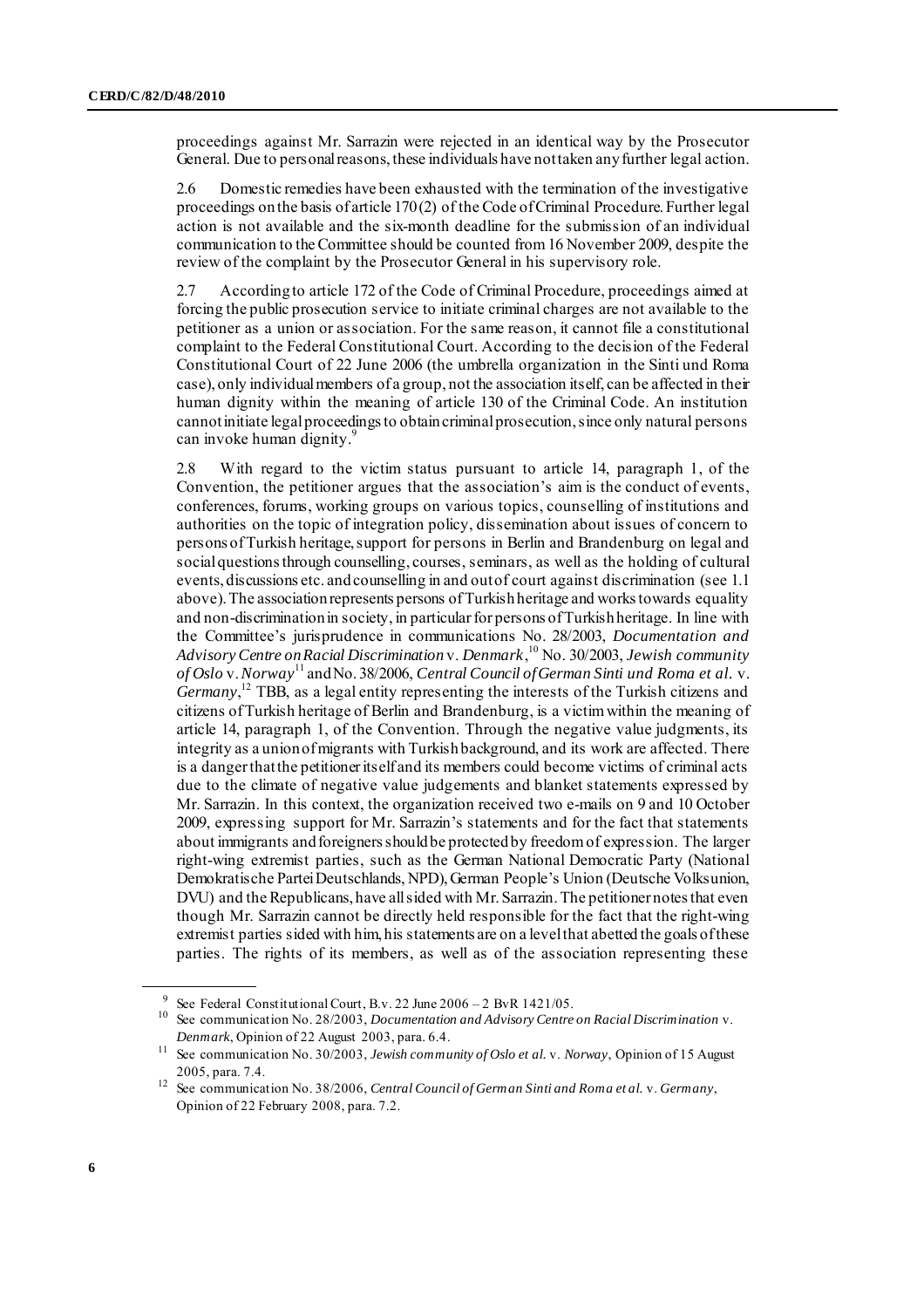individuals and groups of individuals, have been violated by the decision of the Office of Public Prosecution in Berlin, confirmed by the Prosecutor General, to terminate the proceedings against Mr. Sarrazin due to the fact that his statements were not liable to criminal prosecution.

#### **The complaint**

3.1 The petitioner claims to be a victim of a violation by Germany of article 2, paragraph 1(d), article 4, paragraph (a) and article 6 of the Convention on the Elimination of All Forms of Racial Discrimination, as the State party failed to provide protection under its Criminal Code against Mr. Sarrazin's racially discriminatory and insulting statements directed against the petitioner as a group of individuals of Turkish heritage and as the representative of this group.

3.2 The petitioner recalls the Committee's concluding observations, in which it recommended that the State party consider adopting a clear and comprehensive definition of racial discrimination in its national legislation. The Committee also recommended that the State party broaden its approach to combating racial discrimination with a view to countering such discrimination in all its forms, including expressions of racist prejudices and attitudes. It submits that the degrading and discriminatory statements made by Mr. Sarrazin are connected to distinct features of the Turkish population. The Turkish population was presented as a group of individuals who live at the expense of the State and due to their ascribed negative characteristics and ways of behaviour, do not have the right to be in Germany.

3.3 The petitioner argues that since Mr. Sarrazin is the former Finance Senator of the Berlin Senate and member of the Board of Directors of the German Central Bank, his authority leads to the perception that his statements are based on proven facts and, therefore, "the truth". It adds that the effects of Mr. Sarrazin's statements are to enhance prejudices of the majority towards the Turkish population and individuals of Turkish heritage, including their children. The petitioner submits that such racially discriminatory statements are not covered by the right to freedom of expression because the group concerned has a right to live without prejudices and general intolerance, and the freedom to exercise their rights should be respected. The statements made by Mr. Sarrazin should be assessed in the framework of the special social context of Germany, adding to the general pattern of incitement to racial hatred against the Turkish population, which in the circumstances can be even more dangerous than openly flaunted racism, which is easier to combat.With the termination of the investigation against Mr. Sarrazin, the petitioner claims that it was arbitrarily denied protection against racially discriminatory statements directed against it as a group of individuals of Turkish heritage and as the representative of this group and the propagation thereof represents a violation of articles  $2(1(1))$ , 4, (a) and 6.

3.4 With regard to article 4 (a), of the Convention, the petitioner notes that an effective criminal prosecution hadnot taken place when the Public Prosecution refused to introduce criminal proceedings against Mr. Sarrazin and the State party implicitly tolerates a repetition of similar statements. Therefore, in violation of article 6 of the Convention, effective protection has been denied.

#### **State party's observations on admissibility and merits**

4.1 On 23 December 2010, the State party submits its observations on admissibility and merits. The State party recalls the facts and adds that, at the time of the interview, Mr. Sarrazin was working on his book "Germany is self-destructing", which was published in August2010. In his book, Mr. Sarrazin gave an opinion on the situation of Germany. He predicted future developments concerning poverty and inequality, the job market,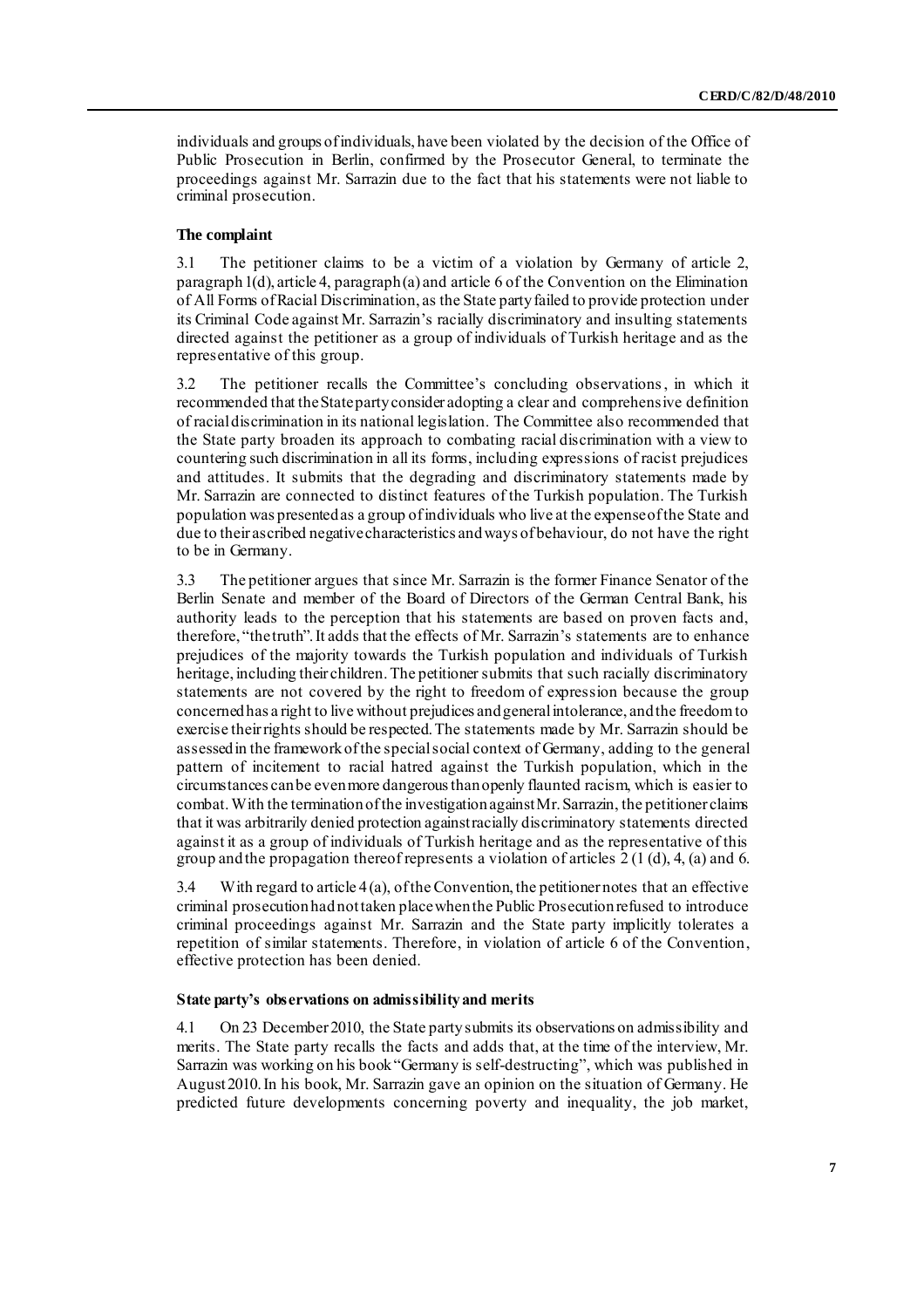motivation to work, equality in education, the demographic development, immigration and integration. In all these areas, he made direct and controversial statements.

4.2 The State party notes that it does not in any way share or condone Mr. Sarrazin's views as expressed in his interview with the *Lettre international*, however it submits that this does not mean that it was under an obligation to prosecute Mr. Sarrazin for uttering them. The State party submits that the Committee should find the communication inadmissible, as the petitioner lacks standing to submit a communication, pursuant to article 14, paragraph 1, of the Convention in conjunction with article 91 (b) of the Committee's Rules of Procedure. Being a legal entity, the petitioner is not in a position to claim that it is the victim of a violation of any of the rights set forth in the Convention. The Turkish Union in Berlin-Brandenburg is not directly affected in its own rights by the statements of Mr. Sarrazin. The integrity of the complainant as a legal entity is not a right that can be violated. The petitioner does not mention any concrete influence of the statements in its work. It notes that in this respect, the case differs from the facts in communication No. 30/2003 (*Jewish Community of Oslo et al* v. *Norway*). <sup>13</sup> In that case, on a march in commemoration of the Nazi leader Rudolf Hess, a racially discriminating speech was made. As a result of this, there was increased "Nazi" activity, and a marked increase in violence against blacks and political opponents. This understandably instilled fear and had a serious influence on the Jewish community and its work. In the present communication, no effects of the interview can be noted that would make the petitioner a "victim" and the e-mails the petitioner received after the interview do not amount to such serious adverse effect.

4.3 The State party acknowledges the possibility that an association can act on behalf of a member or a group of its members, provided it is authorized to do so.<sup>14</sup> However, the State party submits that even if all or some members of the petitioner might be victims, the petitioner itself is not authorized to submit an individual communication and the bylaws of the petitioner do not provide any basis for such authorization. Furthermore, the petitioner does not provide any justification as to why it is acting on behalf of its members without due authorization. Although the Turkish Union supports equitable co-existence in society without discrimination, it only gives legal support against discrimination and the members do not join the organization to be legally represented.<sup>15</sup>

4.4 With regard to the merits, the State party submits that the goal of German policy is to create a climate where racist statements and crimes are proscribed and thus deterred. Racially motivated crimes are prosecuted and punished with determination. On the other hand, freedom of speech is even applicable to information or ideas that offend, shock or disturb the State or any sector of the population. With regard to the petitioner's claim of a violation of article 4 (a) of the Convention, the State party notes that the focus of this provision is on legislative action and that the provisions of the German Criminal Code (GCC) are sufficient to provide effective legal sanctions to combat incitement to racial discrimination. The four categories of misconduct mentioned in article 4(a) of the Convention are penalized: (1) dissemination of ideas based upon racial superiority or hatred; (2) incitement to racial hatred; (3) acts of violence against any race or group of persons of another colour or ethnic origin; and (4) incitement to such acts. It explains that in order to find someone guilty of a crime under § 130 GCC, the existence of each required

<sup>13</sup> See communication No. 30/2003, *The Jewish community of Oslo et al* v. *Norway*, Opinion of 15 August 2005.

<sup>14</sup> Communication No. 28/2003, *Documentation and Advisory Centre on Racial Discrimination* v. *Denmark*, Opinion of 19 August 2003, para. 6.4.

<sup>15</sup> Communication No. 30/2003, *Jewish Community of Oslo et al.* v. *Norway*, Opinion of 15 August 2005, para. 7.4; communication No. 38/2006, *Central Council of German Sinti and Roma et al.* v. *Germany*, Opinion of 22 February 2008, para. 7.2.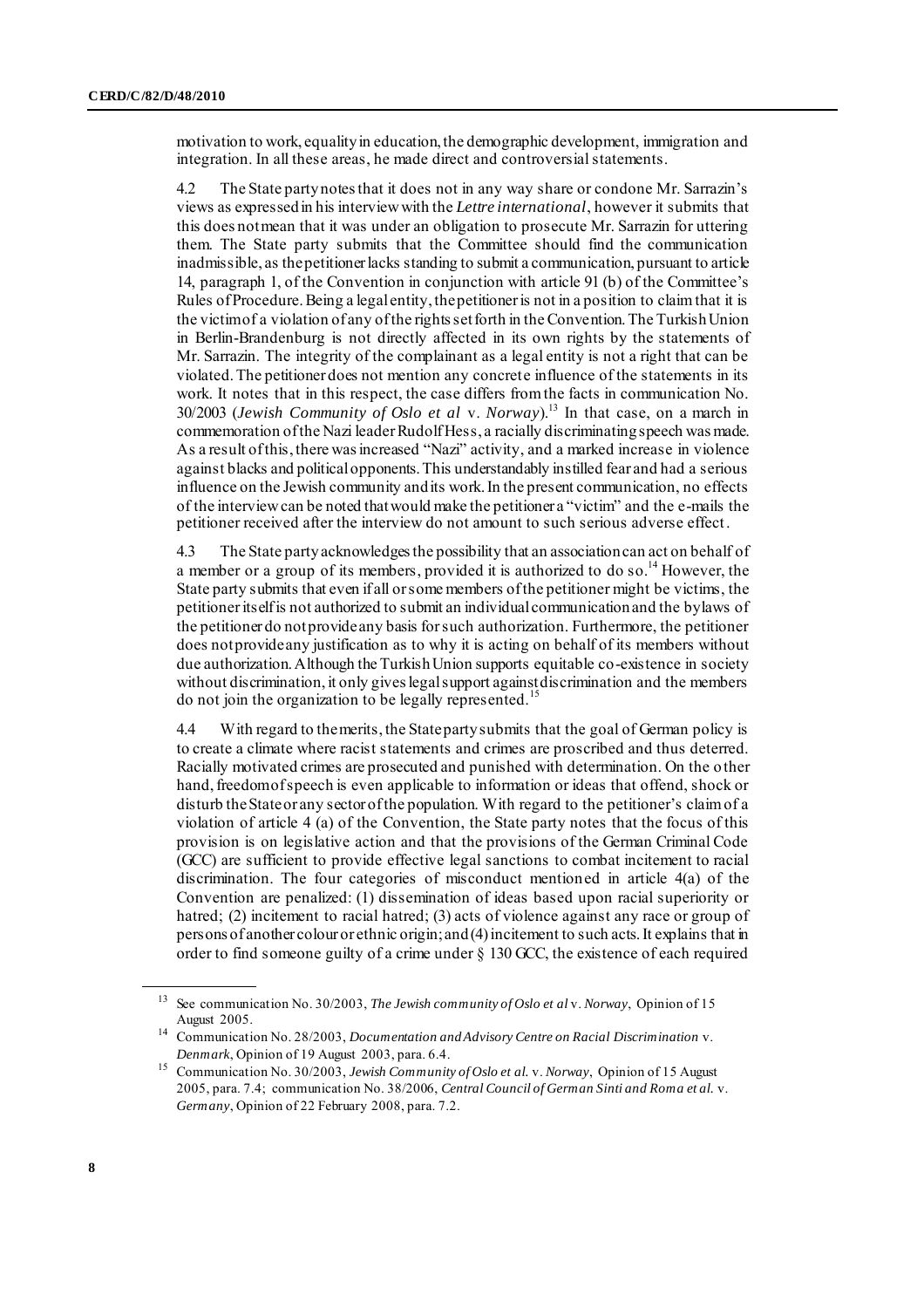element of the crime must be established beyond reasonable doubt. By finding that, in this case, the prerequisites of § 130 GCC were not fulfilled, the State party did not violate the Convention. It notes that the order of termination of 16 November 2009 by the Office of Public Prosecution held that the statements did not reach the threshold of intensity which would amount to incitement. The interview – although polemical- did not call for particular actions such as violence or arbitrary measures. The Office of Public Prosecution clearly stated that the language used in the interview was inappropriate; however, it did not brand segments of population as "inferior" and the right to exist as equally worthy persons was not contested. Moreover, the statements did not qualify as an insult (§ 185 GCC), considering the context and the freedom of speech. The Prosecutor General shared this point of view in his decision of 22 February 2010. He added that the statements were made in the context of a critical discussion of economic and social problems in Berlin. There were no indications that Mr. Sarrazin intended to foment hostility against the groups described.

4.5 The State party further maintains that the decisions by the criminal prosecution authorities were in conformity with article 4 (a) of the Convention. They were neither manifestly arbitrary nor did they amount to a denial of justice. As a consequence of the interview, there were several complaints from organizations and individuals of different nationalities; however the authorities concluded that considering the context, purpose and content of the statements, an offence of incitement to racial or ethnic hatred could not be established. It further notes that the context of the interview shows that Mr. Sarrazin expressed his personal views rather than giving any official or semi-official view. There was no indication that Mr. Sarrazin intended to incite hatred against certain segments of the population. His statement was neither objectively suitable nor subjectively determined to engender and strengthen an emotionally increased hostile attitude against people of Turkish and Arab origin, nor did it include any indication that violent or arbitrary measures should be used against those groups. Hatred based on intolerance was not incited, promoted or justified. There were a lot of critical reactions to Mr. Sarrazin's statements and many people living in Germany stated in public that they did not share his point of view. In August 2010, Mr. Sarrazin published his book "Germany is self-destructing", which included similar statements. Many important personalities took public positions against the views put forward in the book. Chancellor Angela Merkel called Mr. Sarrazin's statements "stupid" and the Social Democratic Party, to which Mr. Sarrazin belongs, initiated a procedure for exclusion from the Party. This discussion showed that a majority of the German population did not share the opinion of Mr. Sarrazin and it is not true that a main part of the society was encouraged and confirmed in their latent racism because of the interview and the decisions to terminate the criminal investigations. The State party submits that there was no increased risk for the petitioner or its members of becoming victims of future criminal acts. Rather, as a consequence of the interview, the discussion on how to improve the situation of immigrants and how to promote their integration has gained welcome prominence.

4.6 With regard to the alleged violation of article 6 of the Convention, the State party notes that effective criminal prosecution of racist acts is generally ensured by the principle of mandatory prosecution. Although the petitioner was not allowed to lodge a complaint and was not entitled to appeal because it was not a directly aggrieved party, the Prosecutor General in his supervisory role scrutinized the decision of the Office of Public Prosecution.

4.7 With regard to the alleged violation of article 2(1(d) of the Convention, the State party notes that any dissemination of ideas based on racial superiority or hatred, incitement to racial discrimination as well as all acts of violence or incitement to such acts against any race or group of persons of another ethnic origin constitute an offence punishable by law. In the instant case, the prosecution could not establish that Mr. Sarrazin intended to cause any disadvantages for the segments of the population mentioned in the interview. This being so,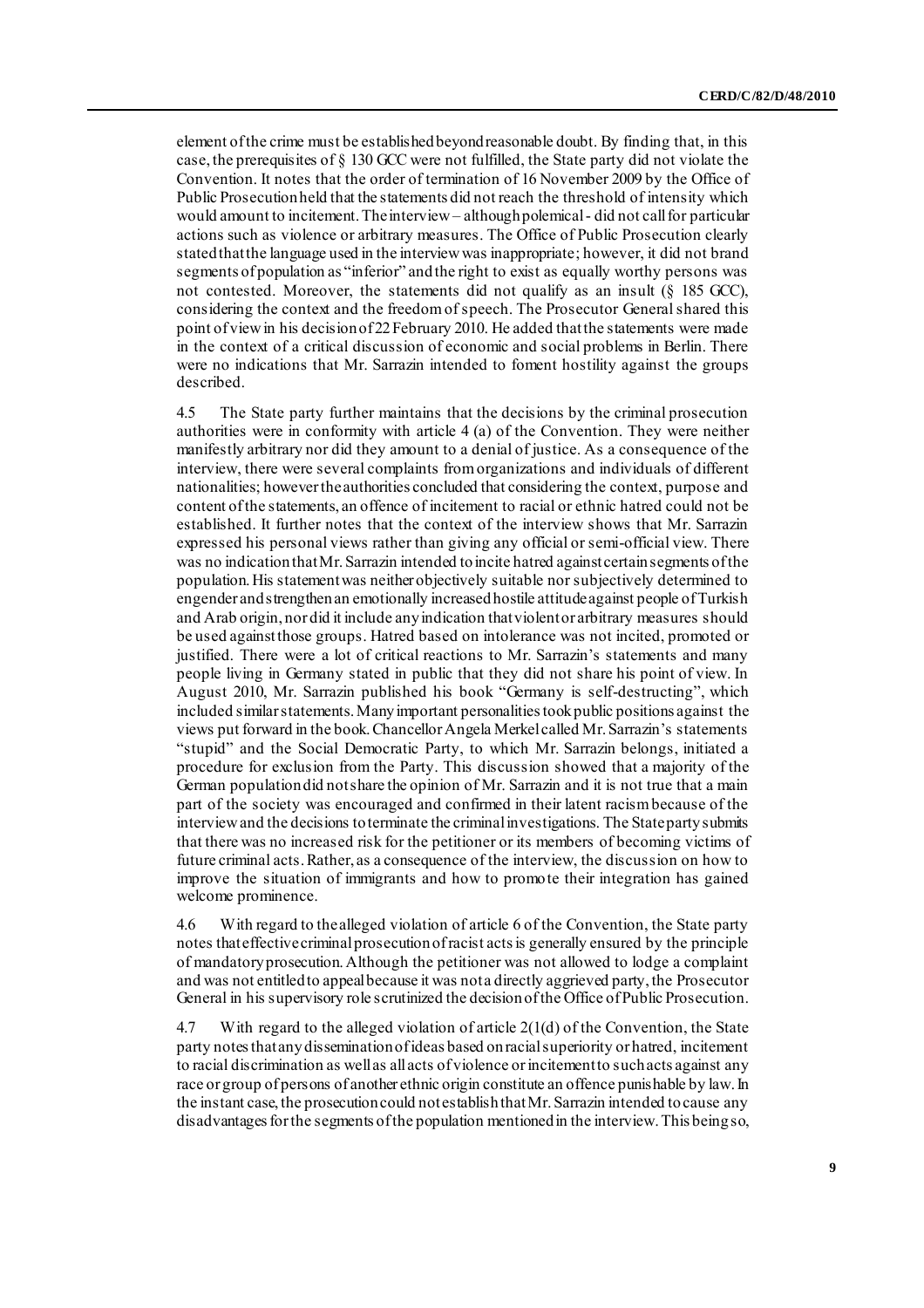the importance of freedom of speech precluded the authorities from bringing criminal charges against him.

#### **Petitioner's comments on the State party's observations on admissibility and merits**

5.1 On 7 March 2011, the petitioner submitted its comments on the State party's observations and notes that in German, the terms such as "supply a bride" or "produce headscarf girls" have deeply degrading and contemptuous connotations. The petitioner notes, as the State party demonstrated, that the statements were subsequently repeated in Mr. Sarrazin's book published in August 2010, and are an expansion of the statements found in the present complaint. In the debates following the book's publication, contrary to the State party's observation, it emerged that a majority of the German population agreed with Mr. Sarrazin's racist statements, and as a consequence verbal and physical attacks against immigrants increased.<sup>16</sup> According to studies, Islamophobic attitudes during the Sarrazin debate were assessed to be held by 55% of the population and social scientists who publicly criticized Mr. Sarrazin received death threats and hundreds of hate e-mails. The petitioner disagrees with the State party and notes that Mr. Sarrazin's statements in the interview led to public vilification and debasement of "Turks", "Arabs" and Muslims and it became socially acceptable to have these types of opinions.

5.2 With regard to the admissibility, the petitioner recalls the Committee's jurisprudence $^{17}$  and notes that it represents the Turkish community and as a consequence of Mr. Sarrazin's statements, all "Turks" have been vilified through insulting and racist statements. The petitioner therefore notes that all members of the ethnic group "Turks" are victims or potential victims in the sense of article 14 of the Convention. It notes that the increase in racial hatred in society has a direct consequence on the mandate of the petitioner whose work is to promote a climate of mutual respect and of freedom fromdiscrimination. Furthermore, it is not necessary to have been subjected to a physical attack to become a victim under the Convention. Referring to the Committee's jurisprudence, <sup>18</sup> the petitioner submits that, in accordance with its by-laws it supports its members against discrimination in and outside court andthat the by-laws of the association can be interpreted to the effect that the petitioner should take any necessary action on behalf of its members to fight against discrimination and support them when they are victims of discrimination. Its two members, who are listed by name, decided not to continue proceedings out of fear of verbal attacks, abuses or threats in public, as even well-known persons and academics were victims of such abuses.

5.3. With regard to the merits, the petitioner recalls that Mr. Sarrazin, as a former finance senator of Berlin and thereafter Board member of the German Central Bank, should be considered as a State party official. Even if he did not make the statements in his official capacity, the State party should be obliged to prohibit such statements. As a consequence of the publication of his book, Mr. Sarrazin voluntarily resigned from the Board of the German Central Bank, however only after receiving an increase in his pension. The petitioner reiterates that it considers articles 2, 4 and 6 to have been violated, as the

<sup>16</sup> See statement of 400 well-known persons and organizations expressing their concern about the public order and racist statements, tageszeitung.taz, a daily newspaper, 1 October 2010, and German Institute for Human Rights of 2 September 2010.

<sup>17</sup> See communication No. 28/2003, *Documentation and Advisory Centre on Racial Discrimination* v. *Denmark*, Opinion of 19 August 2003, para. 6.4; communication No. 30/2003, *Jewish Community of Oslo et al.* v. *Norway*, Opinion of 15 August 2005, para. 7.4; communication No. 38/2006, *Central Council of German Sinti and Roma et al.* v. *Germany*, Opinion of 22 February 2008, para. 7.2.

<sup>18</sup> See communications Nos. 28/2003 (see note 16 above), para. 6.4; No. 38/2006, para. 7.2; No. 30/2003, para. 7.4.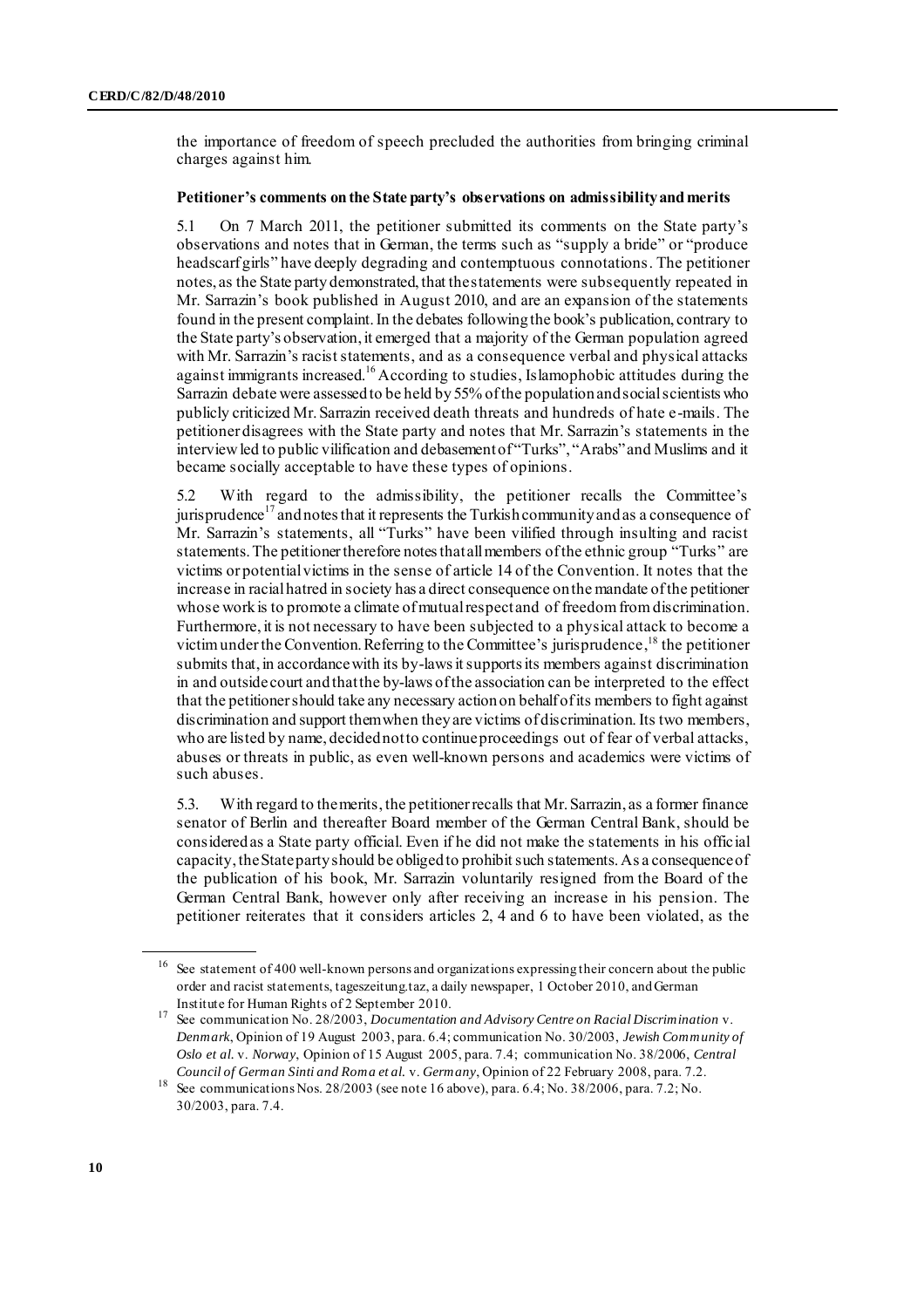authorities narrowly interpreted the domestic legislation, contrary to other cases concerning similar statements made by right-wing extremists against Jews. This amounts to unequal treatment.<sup>19</sup> It also notes the statement of the right-wing extremist National Democratic Party (NPD), which stated that after the dismissal of the investigative process against Mr. Sarrazin, it will be difficult to sentence members of the NPD on grounds of incitement to ethnic hatred.<sup>20</sup> Lastly, no other domestic remedies were available to the petitioner.

#### **Further observations by the State party on admissibility and merits**

6.1 On 1 June 2011, the State party submitted further observations on admissibility and merits and compares the present communication with communication No. 38/2006. The State party reiterates that the petitioner does not become a victim pursuant to article 14, paragraph 1, because of its nature or activities.<sup>21</sup> It notes that there are important differences between the petitioner and the petitioner in communication No. 38/2006, as the Central Council of German Sinti and Roma is the biggest and most important organization representing Sinti and Roma in Germany and there are regional groups all over the country. It exerts permanent influence in all political questions regarding Sinti and Roma and therefore has the authority to speak for the group it represents. In contrast, the petitioner criticized Mr. Sarrazin's statements about "Turks" and "Arabs" without authorization to speak for these groups in general. The petitioner's activity is restricted to the region of Berlin-Brandenburg and it represents only 26 Turkish organizations and many other Turkish and Arab organizations in the communities of Berlin and Brandenburg have no connection with the petitioner. Moreover, pursuant to rule 91 (b), of the Committee's rules of procedure, the submission on behalf of the alleged victim(s) without authorization is only allowed in exceptional cases and the only reason why Ms. C.B. and Mr. S.Y. did not submit their communication to the Committee is because they had failed to exhaust domestic remedies. It submits that their fear of hostilities and attacks appears to be exaggerated, as their criminal complaint did not have such consequences and there was no reason to assume that the continuation of the proceedings would change that.

6.2 On the merits, the State party reiterates that it has noted Mr. Sarrazin's statements with great concern and that it disapproves of his opinion and welcomes the protests lodged against the statements from all sectors of society.<sup>22</sup> Nevertheless, the State party reiterates that Mr. Sarrazin's statements are protected by the freedom of speech and expression, which is guaranteed under German Basic Law. As his statements cannot be classified as hate speech, they are not punishable under criminal law. It notes that Mr. Sarrazin talked about his personal views and did not advocate for particular action such as violence or arbitrary measures against certain segments of the population, such as "Turks" and "Arabs", and although he made negative statements about them, he did not express racial hatred.<sup>23</sup> Referring to the jurisprudence of the European Court of Human Rights, the State party submits that the domestic authorities have the advantage of evaluating the facts and assessing Mr. Sarrazin's statements, and therefore their decisions should be scrutinized only insofar as they may have infringed rights and freedoms of the European Convention on

See the report of the Special Rapporteur on contemporary forms of racism, racial discrimination, xenophobia and related intolerance, Githu Muigai (A/HRC/14/43/Add. 2), para. 67.

See Südwestrundfunk, SWR, TV station, 30 August 2010. [This statement was made after the publication of the book by Mr. Sarrazin.]

<sup>21</sup> See communication No. 38/2006, *Central Council of German Sinti and Roma et al.* v. *Germany*, Opinion of 22 February 2008, para. 7.2.

<sup>&</sup>lt;sup>22</sup> See for example the statement by 400 well-known persons in the "tageszeitung.taz", daily newspaper, 1 October 2010.

<sup>&</sup>lt;sup>23</sup> See article 20, paragraph 2, of the International Covenant on Civil and Political Rights; European Court of Human Rights, *Gündüz* v. *Turkey*, No. 35071/97, judgement of 4 December 2003, para. 40.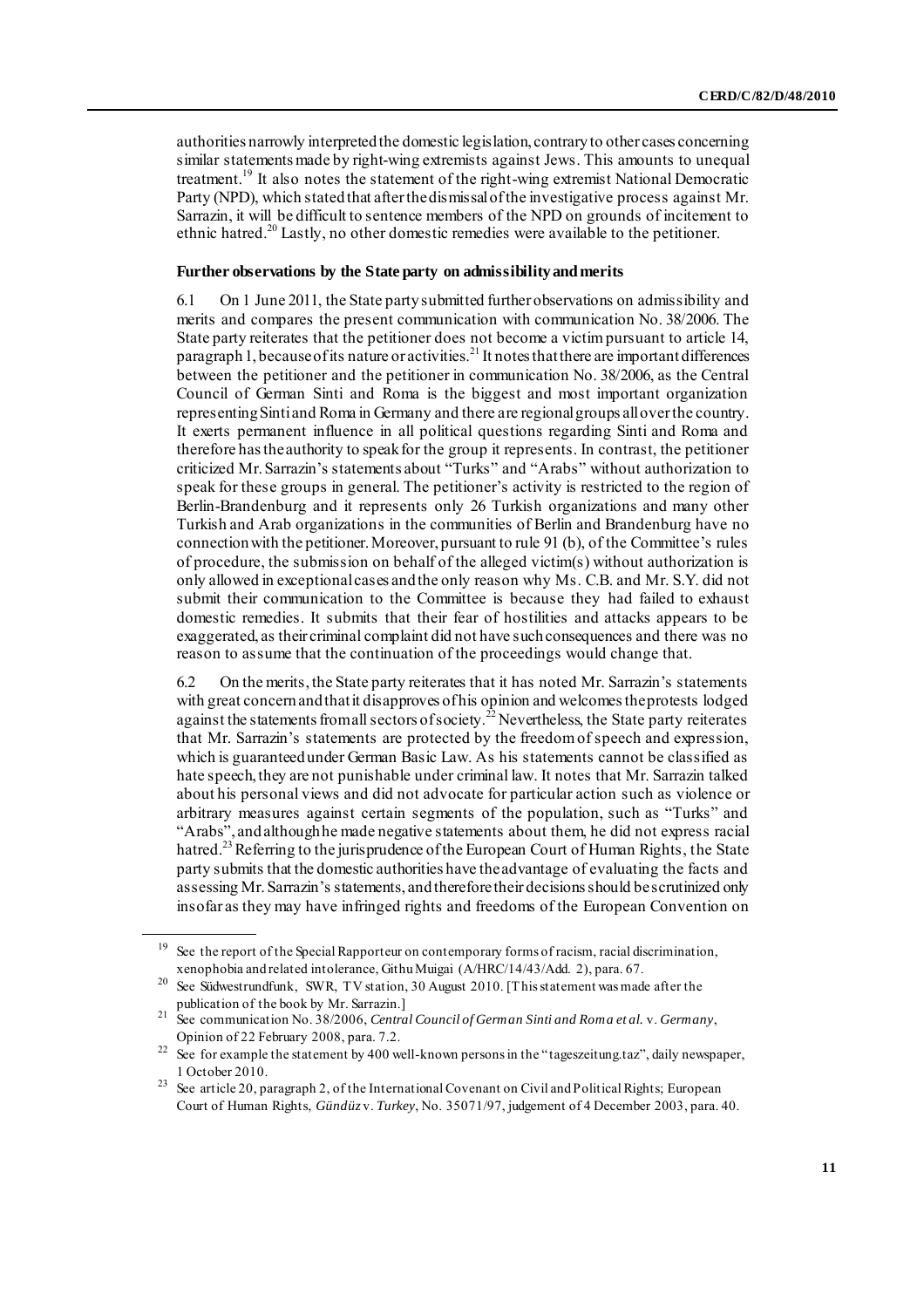Human Rights. During the procedure for exclusion from the Social Democratic Party, to which Mr. Sarrazin belongs, he issued a declaration on 21 April 2011 clarifying that he did not want to discriminate against any groups but wanted to underline the necessity of integration of immigrants.

6.3 The State party further submits that punishment for the expression of a personal opinion is one of the greatest encroachments on the freedom of expression and criminal law and should be used only as a last resort. Mr. Sarrazin did not express any form of hatred against Turks and Arabs, nor did he say that he regards them as inferior. His statement is not hostile and does not advocate for hostility or violence. With regard to the consequences of Mr. Sarrazin's statement, the State party notes that the petitioner's description is exaggerated and partial. It notes that, even if true, it is not a consequence of Mr. Sarrazin's statement or book. The State party argues that there is no indication that the number of attacks against immigrants increased after Mr. Sarrazin's statement. The State party observes that the various figures the petitioner puts forward are not comparable; there may have been an increase in negative attitudes against Muslims but not all of these are tantamount to racial discrimination and there is no indication that they increased after Mr. Sarrazin's statements. With regard to the attacks against immigrants, death threats and hate mails against social scientists, the State party assures the Committee that every offence is criminally prosecuted and that there is no need to punish Mr. Sarrazin, as he did not cause or advocate for these offences.

#### **Petitioner's further comments**

7.1 On 8 January 2012, the petitioner submits that it is not a quantifiable number of victims that determines the victim status of the petitioner but the way the acts were committed. The petitioner is an umbrella organization for persons of Turkish descent and represents a number of individuals and 27 member organizations. With regard to issues of migration and integration, the petitioner is the most visible and attentively heard voice in public and supports an independent project against all forms of discrimination. On these grounds it is entitled to represent the demographic group that has become a victim of a violation of the Convention. With regard to the fear of Ms. C.B and Mr. S.Y., the petitioner notes that it is not hypothetical, as a Social Democratic City Council member, Mr. D., has received a number of death threats since 17 May 2011 further to his demand that statements such as Mr. Sarrazin's be categorized as incitement to ethnic hatred. It further observes that the police notified the petitioner on 21 November 2011 that it is on the list of the National Socialist Underground (NSU), as supposed enemies of Germany. The NSU is responsible for at least eight murders of individuals originally from Turkey. The public therefore considers that the petitioner represents persons from Turkey living in Germany.

7.2 On the merits, the petitioner reiterates its previous submissions and reiterates that in light of the domestic jurisprudence, Mr. Sarrazin's statements would have been treated differently if he had denigrated the population group of "Jews". Mr. Sarrazin's explanatory statement in the exclusion proceedings of the Social Democratic Party was demanded of him in order to prevent his exclusion and in order that criminal liability of racist incitement should not depend on a claim made two years after the initial statement. In domestic criminal proceedings, the motivation to incitement of ethnic hatred is an inner attitude , measured objectively by actions and not by statements of the perpetrator.

8.1 On 20 January 2012, the petitioner submittedan *amicus curiae* brief by the German Institute for Human Rights (GIHR). GIHR notes that the term "racism" is often used in the context of organized right-wing extremism only. This perception has been criticized by the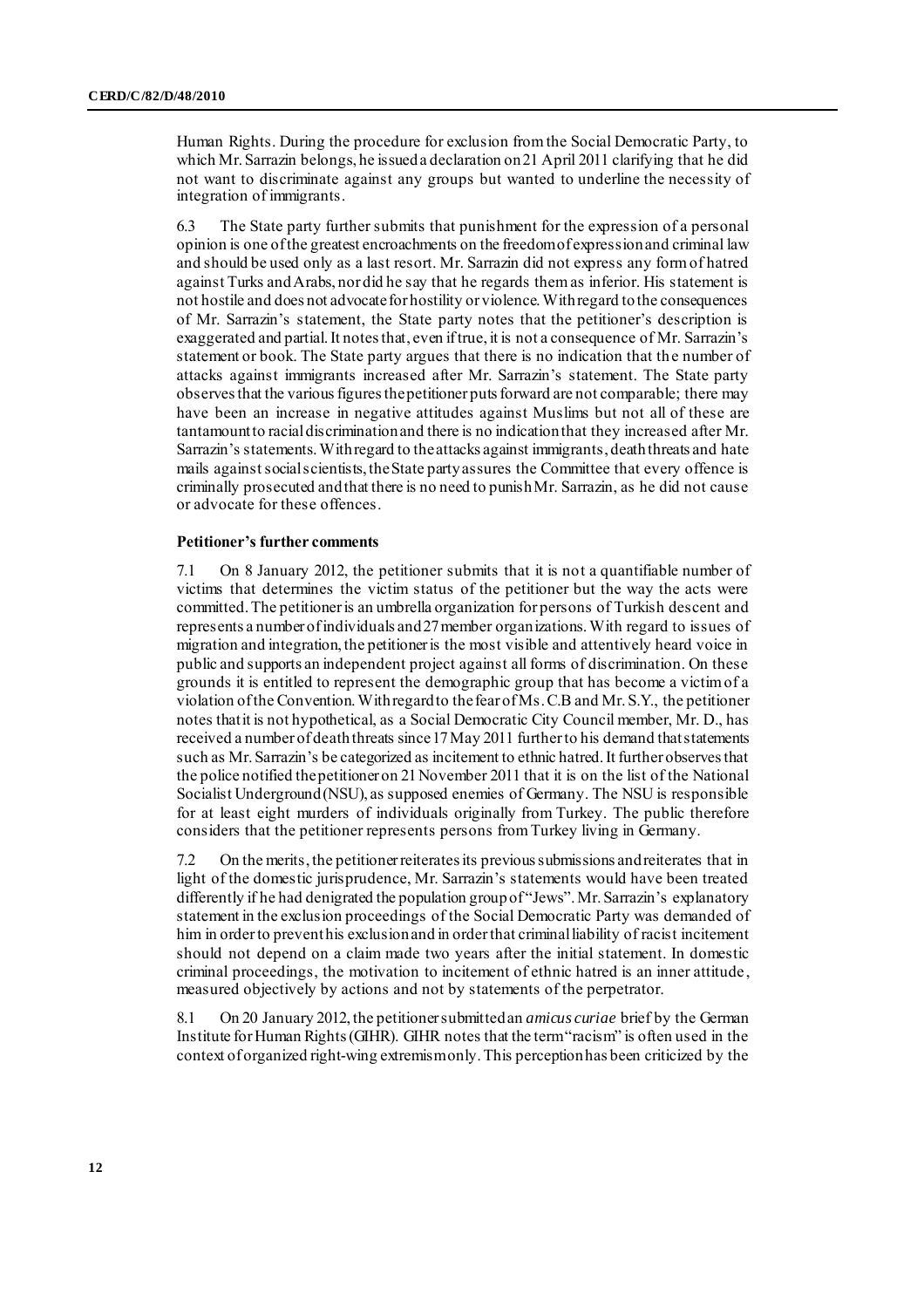Committee<sup>24</sup> and other international bodies.<sup>25</sup> It notes that some prominent public figures supported Mr. Sarrazin and that he and the Social Democratic Party received a great number of approving letters and emails. Right-wing extremists espoused Mr. Sarrazin's positions. In the internal sanction procedure by the Social Democratic Party, of which Mr. Sarrazin is a member, a scientific opinion was produced which described his statements in the interview as racist.<sup>26</sup> The fact that the party procedure did not lead to his exclusion was met equally with criticism and approval. After the publication of Mr. Sarrazin's book, he was presented as a political realist who breaks taboos on integration and immigration policy. In a number of magazines, newspapers and television shows, the alleged intellectual, social and character deficits of the Muslim population were discussed in a generalized fashion. The labels "Turks" or "Arabs" are applied as synonyms for Muslims. Occasionally, even public office-holders took up Mr. Sarrazin's positions and thereby contributed to the stigmatization and stereotyping of Muslims in Germany. The debates considerably affected the climate in Germany, this included that persons who publicly criticized Mr. Sarrazin received hate mails and death threats and were ridiculed on internet blogs. GIHR also refers to an open letter to the President of prominent German Muslims, in which they expressed their concern at the current atmosphere and note that in their daily lives, they are confronted with hostility.<sup>27</sup>

8.2 GIHR observes that freedom of expression is a pivotal human right and that high thresholds must be put on restrictions offreedom of expression. It observes that one of the main functions of freedom of expression stems from the need to protect the criticism of power. However, this does not require that it be interpreted in a way which would protect racist statements against minorities. It notes that article 4 (a) of the Convention stipulates that the dissemination of racist ideas be made a punishable offence, which is implemented in article 130 (1) (2) of the German Criminal Code (GCC). GIHR notes the domestic case law, according to which the Federal Constitutional Court stressed repeatedly that when determining the application of article 130 of the GCC, the right to freedom of expression must be weighed on a case-by-case basis against the legally protected interest that is affected by the expression of the respective opinion of the other.<sup>28</sup> However, the Court has also established that in the case of an assault on human dignity, freedom of expression must yield to human dignity.<sup>29</sup> The notion of human dignity prohibits making a person the mere object of the State or subjecting the person to treatment which fundamentally calls into question his/her quality as a human being. Assaults on human dignity include, for instance, degradation, stigmatization or social exclusion<sup>30</sup> and other forms of conduct that deny the affected person's right to respect as a human being.<sup>31</sup>

<sup>&</sup>lt;sup>24</sup> See CERD/C/DEU/CO/18, para. 15.

<sup>25</sup> See European Commission against Racism and Intolerance (ECRI) Report on Germany, 2 6 May 2009, p. 8; Report of the Special Rapporteur on contemporary forms of racism, racial discrimination, xenophobia and related intolerance, Githu Muigai, Mission to Germany (A/HRC/14/43/Add. 2), para. 77 (a).

<sup>26</sup> Gideon Botsch, Gutachten im Auftrag des SPD-Kreisverbandes Spandau und der SPD-Abteilung Alt-Pankow zur Frage "Sind die Äusserungen von Dr. Thilo Sarrazin im Interview in der Zeitschrift Lettre International (deutsche Ausgabe, Heft 86) als rassistisch zu bewerten?", 22 December 2009.

<sup>&</sup>lt;sup>27</sup> See Open letter of German Muslims to the President Christian Wulff, Offener Brief deutscher Musliminnen und Muslime an den Bundespräsident Christian Wulff, 13 September 2009.

<sup>&</sup>lt;sup>28</sup> Federal Constitutional Court, decision of 12 November 2002, 1 BvR 232/97, paras. 17 and 21.

<sup>&</sup>lt;sup>29</sup> Federal Constitutional Court, decision of 4 February 2010, 1 BvR 369/04, 1 BvR 370/04, 1 BvR 371/04, para. 26.

<sup>&</sup>lt;sup>30</sup> Federal Constitutional Court, decision of 4 February 2010, 1 BvR 369/04, 1 BvR 370/04, 1 BvR 371/04, para. 28.

 $31$  Ibid.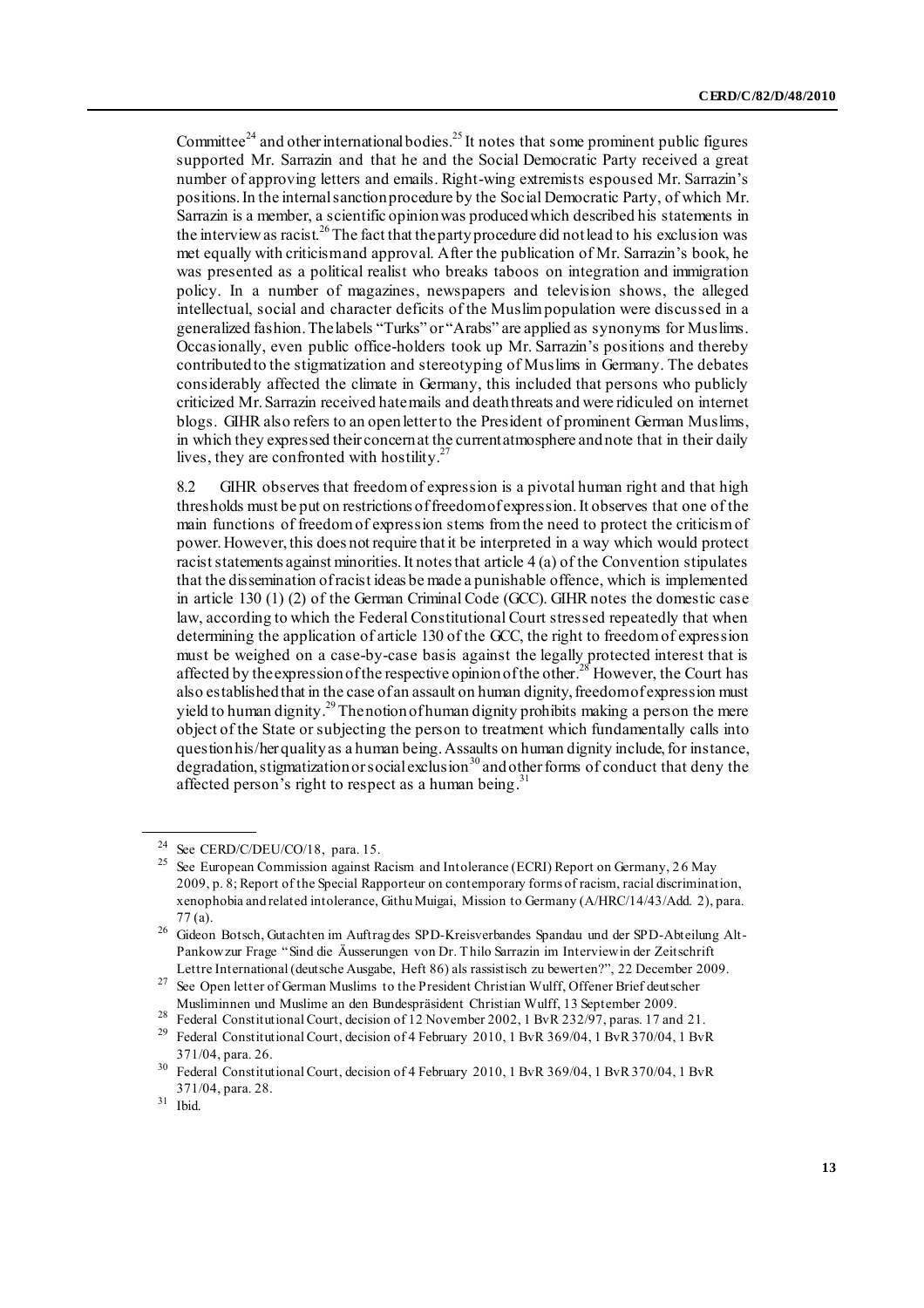8.3 GIHR notes that Mr. Sarrazin's statements in the relevant parts of the interview meet all the criteria of racist ideas and an assault on human dignity. Racist ideas are characterized by their calling into question the individuality of human beings and thus also their human dignity. It notes that on the basis of their content, linguistic style and terminology, Mr. Sarrazin's statements display parallels to the racial biology literature of the 19th and early 20th century. Mr. Sarrazin separates the population into "us" and "them", in which he includes "Turks" and "Arabs", to whom he attributes negative characteristics and conduct. He misuses the term "Turkish" and applies it as a synonym for an established expression with a negative meaning ("with respect to the core group of Yugoslavs, you can see "Turkish" problems"). Mr. Sarrazin's statements ridicule and degrade people ("no productive function except for the vegetable trade") and simultaneously, in a belligerent tone, they fan fear ("the Turks are conquering Germany in the same way as the Kosovars conquered the Kosovo: by way of higher birth rates"). He refers to them as if they were mass-produced goods ("permanently brides are supplied, "Arabs" and "Turks" constantly produce little headscarf girls"). GIHR notes that this rhetoric denies the affected persons, including children, the right to respect as human beings.

8.4 GIHR notes that the identity of the person who made the statements and the type of magazine in which it is published are irrelevant for considerations under article 130 of the GCC. Furthermore, according to the Committee's jurisprudence, the context of a political debate is irrelevant to the racist nature of specific statements.<sup>32</sup> GIHR observes that the Public Prosecutor's Office's considerations situating Mr. Sarrazin's statements in the context of the development of Berlin 20 years after the fall of the Berlin wall and basing them on his political work in Berlin, have the consequence that public figures enjoy special and arbitrary protection when expressing racist views. Moreover, the judiciary legitimizes such statements and not only promotes the establishment and acceptance of racism in society but also contributes to the development of racism. The facts complained of therefore reveal a violation of the Convention.

9. On 10 February 2012, the petitioner refers to the jurisprudence of the German Constitutional Court cited by the position paper of GIHR (see para. 8.3), which states that if statements depict foreigners as inferior, for example, through the generalized attribution of socially unacceptable behaviour or characteristics, freedom of expression cannot prevail over human dignity.<sup>33</sup> Mr. Sarrazin's statements contain exactly this kind of generalized attribution in relation to supposedly unacceptable behaviour and characteristics, inter alia referring to "Turks" and "Arabs" who have characteristics attributed to them solely on the basis of their origin.

#### **Further observations by the State party**

10.1 On 9 February 2012, the State party, in response to the *amicus curiae* brief submitted by the German Institute of Human Rights (GIHR), notes that the point at issue is not whether the State party's judiciary shares or supports Mr. Sarrazin's statements. The State party reiterates that it rejects these opinions and regards them as wrong and deplorable and dissociates itself, including its judiciary, from them. The GIHR brief conveys a fundamental misconception of the relationship between freedom of expression and the Convention. According to article 4 (a) of the Convention, the need to respect freedom of expression cannot be disregarded when States parties combat racism. It reiterates that

<sup>32</sup> See communication No. 34/2004, *Mohammed Hassan Gelle* v. *Denmark*, Opinion of 6 March 2006, para. 7.5; communication No. 43/2008, *Saada Mohamad Adan* v. *Denmark*, Opinion of 13 August 2010, para. 7.6.

<sup>33</sup> See Federal Constitutional Court, Decision of 4 February 2010, 1 BvR 369/04, 1 BvR 370/04, 1 BvR 371/04.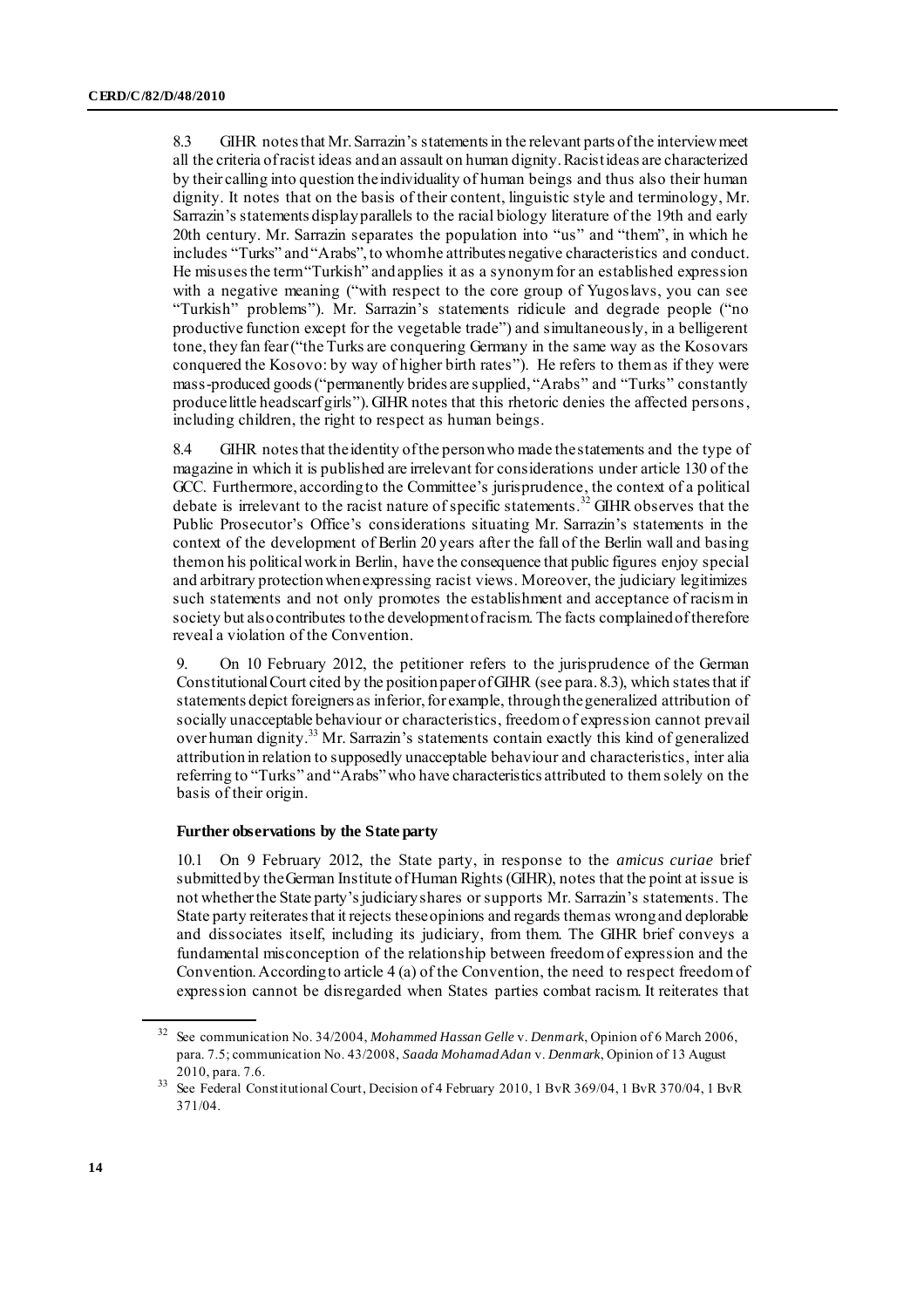German law conforms to article 4 (a) of the Convention and section 130 of the GCC provides for severe punishments in all cases of incitement to hatred, if the relevant act is capable of disturbing the public peace. The question of whether the relevant act is capable of disturbing the public peace has to be carefully assessed, in particular when freedom of expression is to be balanced against the necessity of combating racism.

10.2 A statement which the petitioner perceives as racist does not automatically constitute an assault on human dignity within the meaning of section 130 of the GCC. GIHR appears to imply that the criterion of "capable of disturbing the public peace" is not relevant in this case, although it is a requirement in the GCC. It was legally necessary for the Prosecutor General to consider the position of the author of the incriminated statements, the weight of his opinion, his known political opinions and the role and distribution of the journal which published the interview when deciding whether the statements were likely to disturb the public peace. The debate generated by Mr. Sarrazin's statements does not constitute a disturbance of the public peace. The State party firmly rejects the assertion by GIHR that the judiciary or any other State authority promotes the establishment and acceptance of racism in society.

#### **Issues and proceedings before the Committee**

#### *Consideration of admissibility*

11.1 Before considering any claim contained in a communication, the Committee on the Elimination of Racial Discrimination must decide, pursuant to article 14, paragraph 7 (a), of the Convention, whether or not the communication is admissible.

11.2 The Committee notes that the petitioner is a legal entity. It is an umbrella association with individual members and 27 legal entities as members. The Committee takes note of the State party's argument that the communication should be declared inadmissible, on grounds of "lack of victim standing" in accordance with article 14, paragraph 1, as the petitioner is not directly affected by the statements of Mr. Sarrazin. It also notes the State party's claim that the present communication cannot be compared to communication No. 38/2008,<sup>34</sup> because in the present case, the petitioner does not have the authority to speak for the group it represents and has not provided any arguments as to why it is acting on behalf of its members without due authorization. It also takes note of the petitioner's argument that it represents the interests of citizens of Turkish heritage in Berlin and that its work of promoting equality and a climate of non-discrimination was directly affected by the statements of Mr. Sarrazin.

11.3 The Committee reiterates that article 14, paragraph 1, directly refers to the Committee's competence to receive communications from "groups of individuals". It considers that, on the one hand, the nature of the petitioner's activities and its aims, which are, according to paragraph 3 of its by-laws, the promotion of peaceful coexistence and solidarity in Berlin and Brandenburg and the furtherance of equality and non-discrimination implemented, inter alia, by counselling and support both in and out of court against discrimination, and, on the other hand, the group of individuals it represents, namely persons of Turkish heritage in Berlin and Brandenburg, satisfies the victim requirement within the meaning of article 14, paragraph 1, of the Convention.<sup>35</sup> It further considers that for purposes of admissibility, the petitioner has sufficiently substantiated that it was directly

<sup>34</sup> See communication No. 38/2006, *Central Council of German Sinti and Roma et al.* v. *Germany*, Opinion of 22 February 2008.

<sup>35</sup> Ibid., para. 7.2; communication No. 30/2003, *Jewish Community of Oslo et al.* v. *Norway*, Opinion of 15 August 2005, para. 7.4.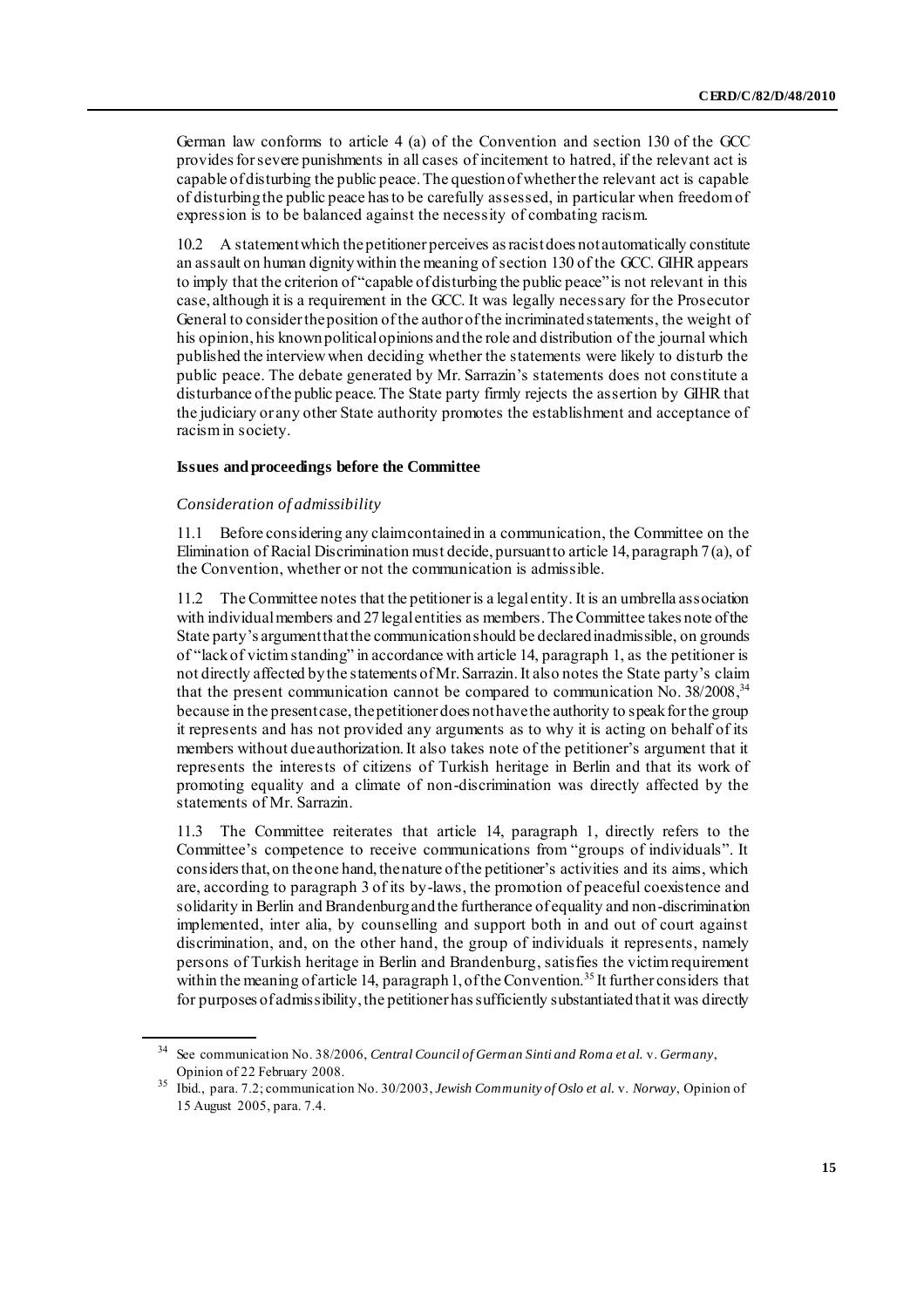affected by Mr. Sarrazin's statements, as it had received several e-mails in which individuals expressed their agreement with Mr. Sarrazin, stating that citizens of Turkish heritage and Muslim do not integrate and that the petitioner should accept the supremacy of freedom of expression. It also received a notification from the police that it was on the list of the National Socialist Underground as an enemy of Germany.

11.4 The Committee<sup>36</sup> therefore considers that the fact that the petitioner is a legal entity is not an obstacle to admissibility. Accordingly, the Committee declares the communication admissible and proceeds with its examination on the merits with regard to the claims under articles 2, paragraph 1 (d), 4, paragraph (a) and 6, of the Convention.

#### *Consideration of the merits*

12.1 In accordance with article 14, paragraph 7 (a), of the International Convention on the Elimination of All Forms of Racial Discrimination, the Committee has considered the present communication in light of all the information submitted by the petitioner and the State party.

12.2 The issue before the Committee is whether the State party fulfilled its positive obligation to take effective action against reported statements of racial discrimination, having regard to the extent to which it investigated the petitioner's complaint under paragraphs 130 and 185 of the Criminal Code. Paragraph 130 of the Criminal Code criminalizes any manner of expression that is capable of disturbing the public peace by incitement to hatred against segments of the population or calling for violent or arbitrary measures against them; or by assaulting the human dignity of others by insulting, maliciously maligning, or defaming segments of the population. It also criminalizes incitement of hatred against segments of the population or a national, racial or religious group, or one characterized by its folk customs, calls for violent or arbitrary measures against them, or assaults the human dignity of others by insulting, maliciously maligning or defaming segments of the population or a previously indicated group. Paragraph 185 of the Criminal Code criminalizes insult.

12.3 The Committee recalls its earlier jurisprudence<sup>37</sup> according to which it does not suffice, for the purposes of article 4 of the Convention, merely to declare acts of racial discrimination punishable on paper. Rather, criminal laws and other legal provisions prohibiting racial discrimination must also be effectively implemented by the competent national tribunals and other State institutions. This obligation is implicit in article 4 of the Convention, under which States parties undertake to adopt immediate and positive measures to eradicate all incitement to, or acts of, racial discrimination. It is also reflected in other provisions of the Convention, such as article 2, paragraph 1 (d), which requires States to prohibit and bring to an end, by all appropriate means, racial discrimination, and article 6, which guarantees to everyone effective protection and remedies against any acts of racial discrimination.

12.4 The Committee notes the petitioner's claim that Mr. Sarrazin's statements in the magazine "Lettre international" No. 86 (2009) discriminated against it and its members, who are all of Turkish heritage, as the Turkish population was presented as a segment of the population who live at the expense of the State and who should not have the right to live on the territory of the State party and that the State party failed to provide protection against such discrimination. It also notes the petitioner's argument that Mr. Sarrazin's statements

<sup>&</sup>lt;sup>36</sup> Mr. Carlos Manuel Vázquez noted that he did not agree that the communication be declared admissible.

<sup>37</sup> See communication No. 34/2004, *Gelle* v. *Denmark*, Opinion adopted on 6 March 2006, paras. 7.2- 7.3.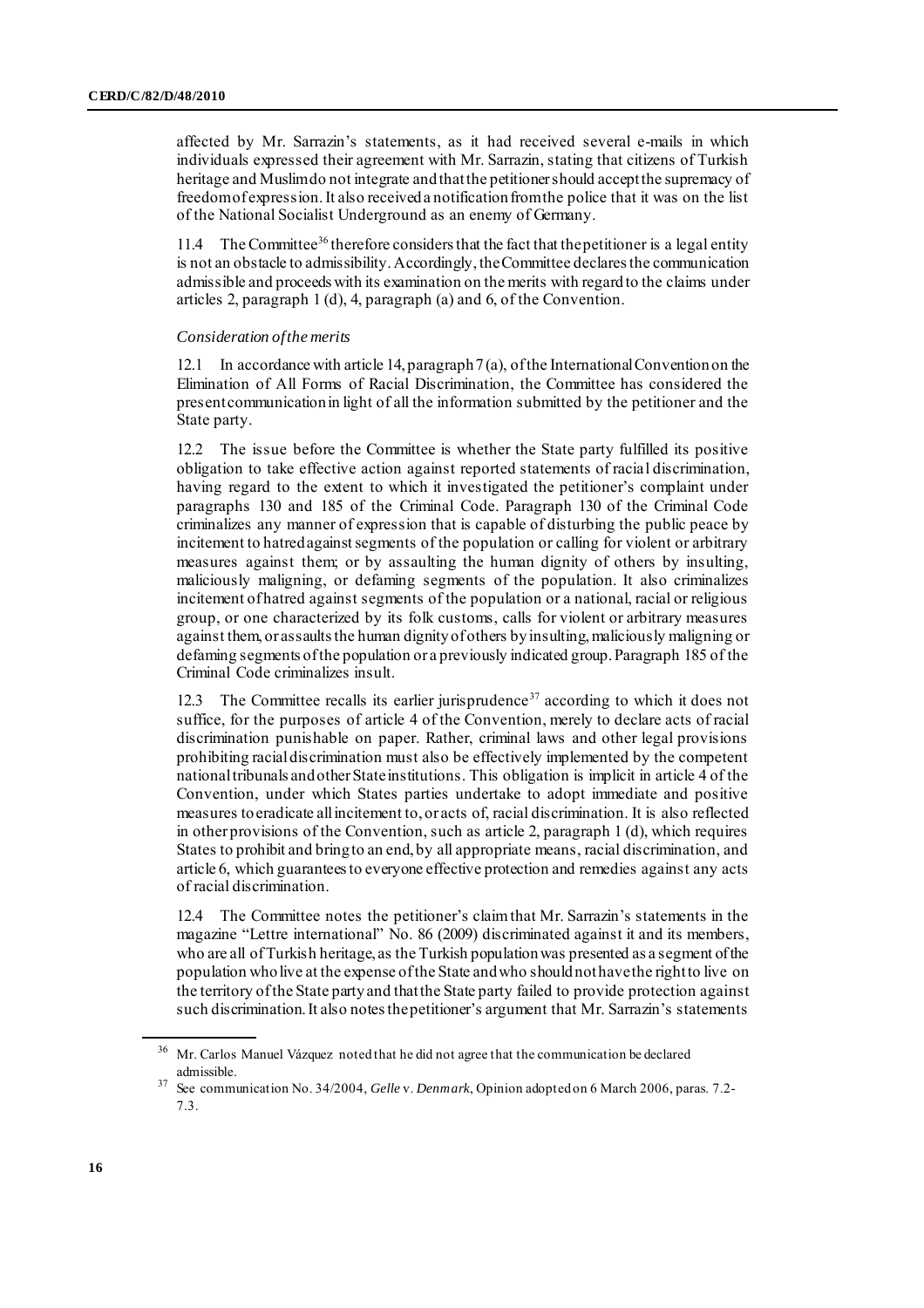had led to public vilification and debasement of Turks and Muslims in general. It further notes the petitioner's claims that the absence of criminal prosecution of Mr. Sarrazin amounts to a violation by the State party of articles 2, paragraph 1(d); 4, paragraph (a), and 6, of the Convention, as the domestic legislation was narrowly interpreted. The Committee notes that the State party disapproves of Mr. Sarrazin's opinion, but argues that the provisions of its Criminal Code sufficiently translate its obligations to provide effective legal sanctions to combat incitement to racial discrimination and that the State party's authorities correctly assessed that Mr. Sarrazin's statements are protected by the right to freedom of expression and do not amount to incitement, nor do they refer to segments of the population as inferior. The Committee further notes the State party's argument that the decisions by its criminal prosecution authorities were neither manifestly arbitrary nor did they amount to a denial of justice and that there was no indication of an increased risk for the petitioner or its members of becoming victims of future criminal acts.

12.5 The Committee recalls that it is not its role to review the interpretation of facts and national law made by domestic authorities, unless the decisions were manifestly arbitrary or otherwise amounted to a denial of justice.<sup>38</sup> Nevertheless, the Committee has to examine whether the statements made by Mr. Sarrazin fall within any of the categories of impugned speech set out in article 4, of the Convention, and if so, whether those statements are protected by the "due regard" provision as it relates to freedom of speech, as well as to whether the decision not to prosecute Mr. Sarrazin was manifestly arbitrary or amounted to a denial of justice.

12.6 The Committee has taken note of the content of Mr. Sarrazin's statements regarding the Turkish population of Berlin and in particular notes that he states that a large proportion of the Turkish population does not have any productive function except for the fruit and vegetable trade, that they are neither able nor willing to integrate into German society and encourage a collective mentality that is aggressive and ancestral. Mr. Sarrazin uses attributes such as productivity, intelligence and integration to characterize the Turkish population and other immigrant groups. While he uses these attributes in a positive manner for some immigrant groups, for example the East European Jews, he uses them in a negative sense for the Turkish population. He states that the Turks are conquering Germany just as the Kosovars conquered Kosovo: through a higher birth rate, and that he would not mind if they were East European Jews with an IQ about 15 per cent higher than that of the Germans. Mr. Sarrazin states that he does not have to accept anybody who lives off the State and rejects that very State, who makes no effort to reasonably educate their children and constantly produces new little headscarf girls, and claims that this is true for 70 per cent of the Turkish population in Berlin. Mr. Sarrazin also creates an adjective to express his ideas concerning the inferiority of the Turkish population and states that in other segments of the population, including Germans "one can see a "Turkish" problem". He also states that he would generally prohibit influx of migrants, except for highly qualified individuals and stop providing social welfare for immigrants.The Committee considers that the above statements contain ideas of racial superiority, denying respect as human beings and depicting generalized negative characteristics of the Turkish population, as well as incitement to racial discrimination in order to deny them access to social welfare and speaking about a general prohibition of immigration influx except for highly qualified individuals, within the meaning of article 4 of the Convention.

12.7 Having described Mr. Sarrazin's statements as impugned speech under article 4 of the Convention, the Committee needs to examine whether the State party properly assessed these statements as being protected by the "due regard" provision relating to freedom of

<sup>38</sup> See communication No. 40/2007, *Er* v. *Denmark*, Opinion adopted on 8 August 2007, para. 7.2.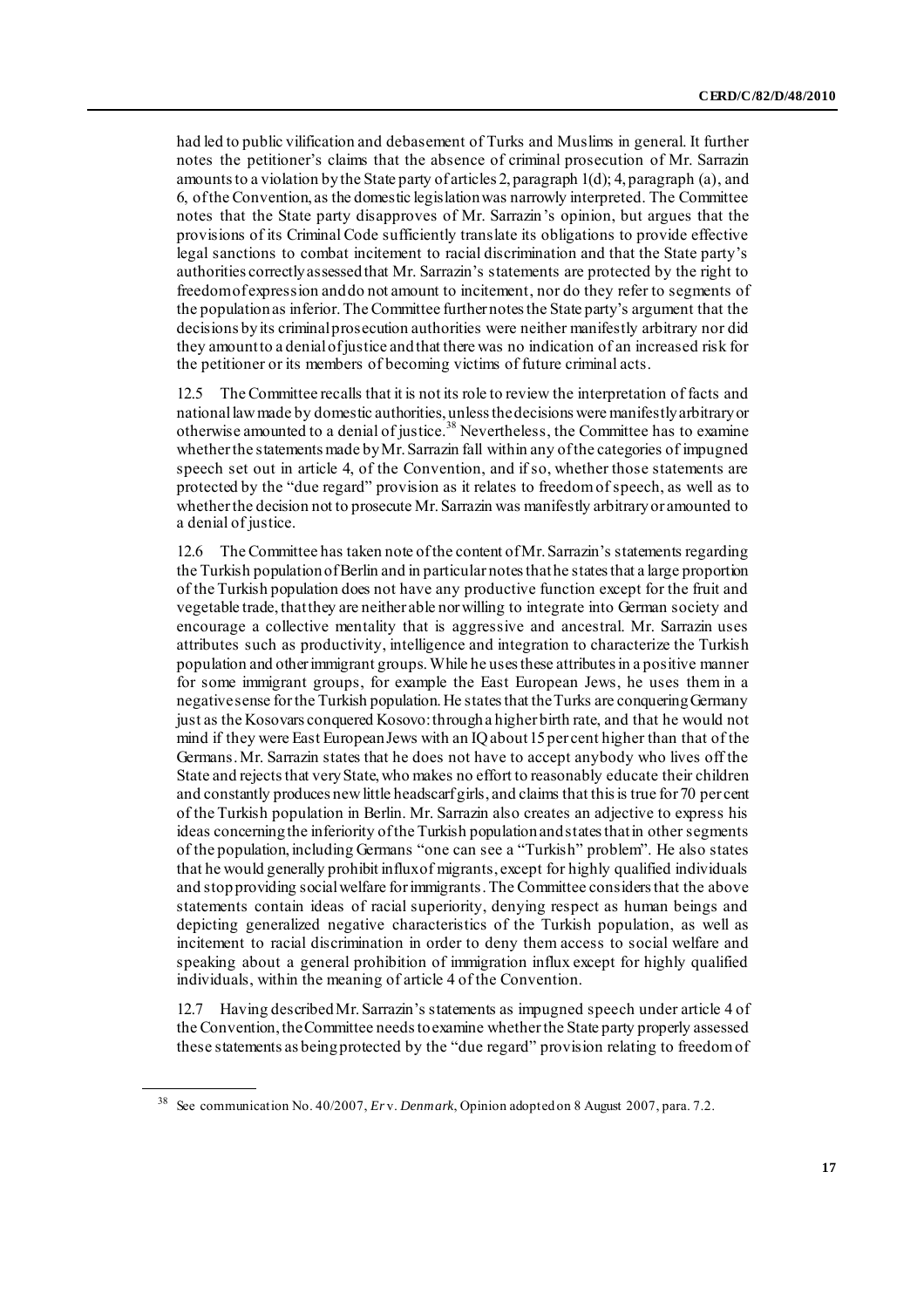speech. The Committee recalls its jurisprudence and reiterates that the exercise of the right to freedom of expression carries special duties and responsibilities, in particular the obligation not to disseminate racist ideas.<sup>39</sup> It also observes that article 4 of the Convention codifies the State party's responsibility to protect the population against incitement to racial hatred but also acts of racial discrimination by dissemination of ideas based upon racial superiority or hatred.<sup>40</sup>

12.8 While acknowledging the importance of freedom of expression, the Committee considers that Mr. Sarrazin's statements amounted to dissemination of ideas based upon racial superiority or hatred and contained elements of incitement to racial discrimination in accordance with article 4, paragraph (a), of the Convention. By concentrating on the fact that Mr. Sarrazin's statements did not amount to incitement of racial hatred and were not capable of disturbing the public peace, the State party failed in its duty to carry out an effective investigation into whether or not Mr. Sarrazin's statements amounted to dissemination of ideas based upon racial superiority or hatred. The Committee further considers that the criterion of disturbance of the public peace, which is taken into consideration in the evaluation if statements reach the threshold of dissemination of ideas based upon racial superiority or hatred, does not adequately translate into domestic legislation the State party's obligation under article 2, paragraph 1 (d), in particular as neither article 2, paragraph 1 (d), nor article 4 contain such a criterion.

12.9 The Committee therefore concludes that the absence of an effective investigation into the statements by Mr. Sarrazin by the State party amounted to a violation of articles 2, paragraph 1 (d), 4 and 6 of the Convention.

In the circumstances, and with reference to its general recommendation No. 31 (2005) on the prevention of racial discrimination in the administration and functioning of the criminal justice system $41$  and its general recommendation No. 15 (1993) on organized violence based on ethnic origin, <sup>42</sup> the Committee on the Elimination of Racial Discrimination, acting under article 14, paragraph 7 (a), of the International Convention on the Elimination of All Forms of Racial Discrimination, is of the opinion that the facts as submitted disclose a violation of article 2, paragraph 1 (d), 4 and article 6 of the Convention by the State party.

14. The Committee recommends that the State party review its policy and procedures concerning prosecution in cases of alleged racial discrimination consisting of dissemination of ideas of superiority over other ethnic groups based on article 4 (a) of the Convention and of incitement to discrimination on such grounds, in the light of its obligations under article 4 of the Convention.<sup>43</sup> The State party is also requested to give wide publicity to the Committee's Opinion, including among prosecutors and judicial bodies.

15. The Committee wishes to receive, within 90 days, information from the State party about the measures taken to give effect to the Committee's Opinion.

See general recommendation 15 (1993) on organized violence based on ethnic origin (article 4), para. 4; communication No. 43/2008, *Saada Mohamad Adan* v. *Denmark*, Opinion adopted on 13 August 2010, para. 7.6.

<sup>40</sup> See the Committee's general recommendation No. 15, para. 3.

<sup>41</sup> *Official Records of the General Assembly, Sixtieth Session, Supplement No. 18* (A/60/18), chap. IX.

 $42$  See the Committee's general recommendation No. 15.

<sup>43</sup> See communication No. 4/1991, *L.K*. v. *the Netherlands*, Opinion adopted on 16 March 1993, para. 6.8.